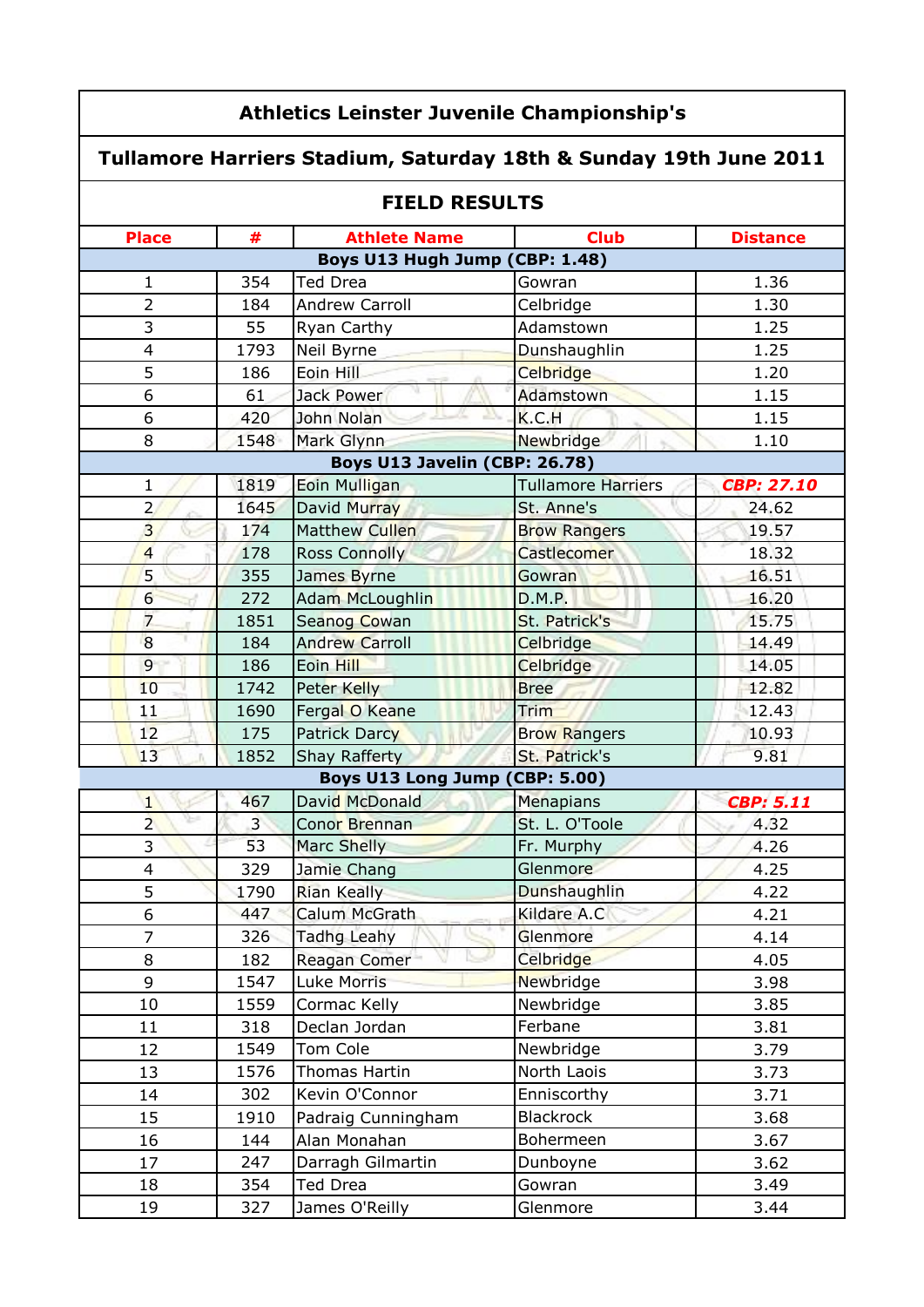| <b>Place</b>                    | #    | <b>Athlete Name</b>             | <b>Club</b>               | <b>Distance</b>   |  |
|---------------------------------|------|---------------------------------|---------------------------|-------------------|--|
| Boys U13 Shot Putt (CBP: 12.45) |      |                                 |                           |                   |  |
| 20                              | 181  | Eoin Goss                       | Celbridge                 | 3.42              |  |
| 21                              | 1914 | David Murphy                    | <b>Blackrock</b>          | 3.16              |  |
| $\mathbf{1}$                    | 1790 | Rian Keally                     | Dunshaughlin              | 10.36             |  |
| $\overline{2}$                  | 1819 | Eoin Mulligan                   | <b>Tullamore Harriers</b> | 10.14             |  |
| 3                               | 175  | Patrick Daly                    | <b>Brow Rangers</b>       | 9.75              |  |
| 4                               | 174  | Matthew Cullen                  | <b>Brow Rangers</b>       | 9.02              |  |
| 5                               | 247  | Darragh Gilmartin               | Dunboyne                  | 8.05              |  |
| 6                               | 61   | Jack Power                      | Adamstown                 | 7.79              |  |
| $\overline{7}$                  | 1852 | Shay Rafferty                   | St. Patrick's             | 7.66              |  |
| 8                               | 1645 | David Murray                    | St. Anne's                | 7.50              |  |
| 9                               | 1851 | Sean Óg Cowan                   | St. Patrick's             | 7.49              |  |
| 10                              | 1742 | Peter Kelly                     | <b>Bree</b>               | 7.32              |  |
| 11                              | 1910 | Padraig Cunningham              | <b>Blackrock</b>          | 6.90              |  |
| 12                              | 1549 | <b>Tom Cole</b>                 | Newbridge                 | 6.78              |  |
| 13                              | 318  | Declan Jordan                   | Ferbane                   | 5.74              |  |
|                                 |      | Girls U13 Javelin (CBP: 23.26)  |                           |                   |  |
| $\mathbf{1}$                    | 1616 | Nicole Kehoe - Dowling          | St. Abban's               | <b>CBP: 23.71</b> |  |
| $\overline{2}$                  | 298  | Tara Farrell                    | Enniscorthy               | 19.74             |  |
| $\overline{3}$                  | 291  | <b>Grace Casey</b>              | Eire Og                   | 19.64             |  |
| $\overline{4}$                  | 87   | Niamh Fogarty                   | <b>Mullingar Harriers</b> | 18.29             |  |
| $\overline{5}$                  | 1873 | Sarah Kennedy                   | Kilmore Mrs.              | 18.20             |  |
| $6 \overline{}$                 | 213  | Caoimhe Doyle                   | Cushinstown               | 17.86             |  |
| $\overline{7}$                  | 214  | Sinead Reynolds                 | Cushinstown               | 14.08             |  |
| 8                               | 1717 | <b>Cliona Murphy</b>            | St. Senans                | 13.88             |  |
| 9                               | 50   | Siofra Lynch                    | Fr. Murphy                | 13.45             |  |
| 10                              | 412  | Sinead Tuohy                    | K.C.H                     | 13.13             |  |
| 11                              | 386  | Keeva O'Brien                   | K.C.H                     | 11.84             |  |
| 12                              | 1510 | Sorcha Flynn                    | <b>Naas</b>               | 10.31             |  |
| 13                              | 488  | <b>Sinead Murray</b>            | Na Fianna                 | 10.30             |  |
| 14                              | 1715 | Sinead McEvoy                   | St. Senans                | 9.60              |  |
| 15                              | 152  | <b>Eleanor Garvey</b>           | Boyne                     | 9.11              |  |
| 16                              | 1511 | <b>Rachael McMullen</b>         | <b>Naas</b>               | 8.81              |  |
|                                 | 343  | Martha Reidy                    | Fr. Murphy                | N.D               |  |
|                                 | 67   | <b>Shannon Madden</b>           | <b>Mullingar Harriers</b> | N.D               |  |
|                                 | 1651 | Aoife Copus                     | <b>Menapians</b>          | N.D               |  |
|                                 |      | Girls U13 High Jump (CBP: 1.45) |                           |                   |  |
| $\mathbf{1}$                    | 1650 | Gina Akpe - Moses               | St. Gerard's              | <b>CBP: 1.47</b>  |  |
| $\overline{2}$                  | 215  | Shannon Sheehy                  | Cushinstown               | 1.36              |  |
| 3                               | 1740 | Aoife Rochfors                  | <b>Bree</b>               | 1.30              |  |
| $\overline{\mathbf{4}}$         | 414  | Evie Kiely                      | K.C.H                     | 1.30              |  |
| 5                               | 496  | Eva O'Donoghue                  | Navan                     | 1.25              |  |
| 6                               | 57   | Shannon Wall                    | Adamstown                 | 1.20              |  |
| 6                               | 1920 | Maeve Maher                     | St. Abban's               | 1.20              |  |
| 6                               | 1552 | Aimee McGrath                   | Newbridge                 | 1.20              |  |
| 9                               | 1877 | Alison Dawson Whelan            | Greystones & D.           | 1.20              |  |
| 10                              | 413  | Shauna Millea                   | K.C.H                     | 1.15              |  |
| 10                              | 1745 | Nicole Furlong                  | <b>Bree</b>               | 1.15              |  |
| 12                              | 292  | Carina Baker                    | Eire Og                   | 1.10              |  |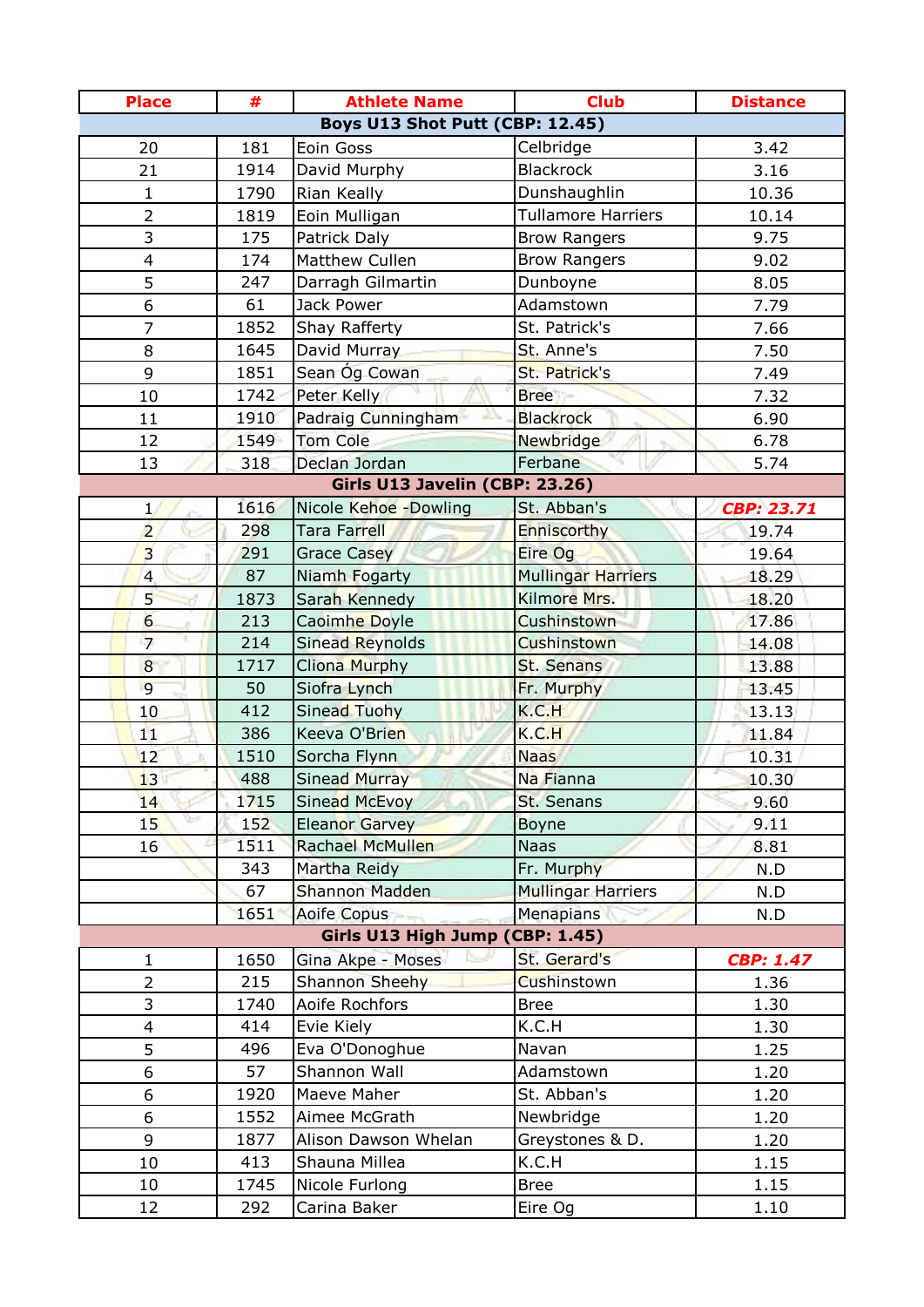| <b>Place</b>               | #              | <b>Athlete Name</b>              | <b>Club</b>               | <b>Distance</b>  |  |
|----------------------------|----------------|----------------------------------|---------------------------|------------------|--|
| <b>Girls U13 High Jump</b> |                |                                  |                           |                  |  |
| 12                         | 1875           | Lisa Dallaghan                   | Greystones & D.           | 1.10             |  |
| 12                         | 1857           | Rebecca Murphy                   | Greystones & D.           | 1.10             |  |
| 12                         | 1861           | Sinead O'Neill                   | Greystones & D.           | 1.10             |  |
| 16                         | 264            | Roisin O'Farrell                 | Celbridge                 | 1.05             |  |
| 16                         | 411            | Annie O'Connor                   | K.C.H                     | 1.05             |  |
| 16                         | 412            | Sinead Tuohy                     | K.C.H                     | 1.05             |  |
|                            |                | U13 Girls Long Jump (CBP: 4.72)  |                           |                  |  |
| 1                          | 384            | Lauren Gleeson                   | K.C.H                     | <b>CBP: 4.75</b> |  |
| $\overline{2}$             | 1650           | Gina Alope Moses                 | St. Gerard's              | 4.68             |  |
| 3                          | $\overline{2}$ | Molly Scott                      | St. L. O'Toole            | 4.60             |  |
| $\overline{\mathbf{4}}$    | 215            | Shannon Sheehy                   | Cushinstown               | 4.42             |  |
| 5                          | 386            | Keeva O Brien                    | K.C.H                     | 4.41             |  |
| 6                          | 496            | Eva O'Donovan                    | Navan                     | 4.26             |  |
| $\overline{7}$             | 1510           | Sorcha Flynn                     | <b>Naas</b>               | 4.10             |  |
| 8                          | 1551           | Ellie O'Toole                    | <b>Newbridge</b>          | 3.96             |  |
| 9                          | 1652           | Niamh Hughes                     | St. Gerard's              | 3.93/3.88        |  |
| 10                         | 229            | Lisa Aspel                       | Crookstown M/V            | 3.93/3.83        |  |
| 11                         | 1904           | Eva Galvin                       | St. Michael's             | 3.86             |  |
| 12                         | 152            | <b>Eleanor Garvey</b>            | <b>Boyne</b>              | 3.85             |  |
| 13                         | 385            | <b>Clare Kirwin</b>              | K.C.H                     | 3.82/3.73        |  |
| 14                         | 1855           | Rachel Browne                    | Greystones & D.           | 3.82/3.66        |  |
| 15                         | 1511           | Rachel McMullen                  | <b>Naas</b>               | 3.80             |  |
| 16                         | 1767           | <b>Helen Field</b>               | St. Coca's                | 3.73/3.45        |  |
| 17                         | 298            | Tara Farrell                     | Enniscorthy               | 3.74/3.40        |  |
| 18                         | 1861           | Sinead O Neill                   | Greystones & D.           | 3.72             |  |
| 19                         | 1842           | Sarah Bracken                    | <b>Tullamore Harriers</b> | 3.62/3.59        |  |
| 20                         | 1512           | Niamh Evans                      | <b>Naas</b>               | 3.62/3.34        |  |
| 21                         | 1843           | Emma Darby                       | <b>Tullamore Harriers</b> | 3.57             |  |
| 22                         | 280            | Emma Codd                        | D.M.P.                    | 3.54             |  |
| 23                         | 346            | Grace O Donnell                  | Gowran                    | 3.53/3.52        |  |
| 24                         | 1515           | Amy Carberry                     | <b>Naas</b>               | 3.53/3.35        |  |
| 25                         | 1905           | Naomi Luttrell                   | St. Michael's             | 3.52             |  |
| 26                         | 1920           | Maeve Maher                      | St. Abban's               | 3.45             |  |
| 27                         | 1901           | Sarah Kennedy                    | Kilmore Mrs.              | 3.36/3.27        |  |
| 28                         | 1854           | <b>Susie McParland</b>           | Greystones & D.           | 3.36/3.06        |  |
| 29                         | 1516           | Sinead Walsh                     | <b>Naas</b>               | 3.33             |  |
| 30                         | 1856           | Sophie Boylan                    | Greystones & D.           | 3.31             |  |
| 31                         | 307            | Sophie Cantwell                  | Enniscorthy               | 3.12             |  |
| 32                         | 1845           | Caithlin McDarby                 | <b>Tullamore Harriers</b> | 2.98             |  |
| 33                         | 67             | Shannon Madden                   | <b>Mullingar Harriers</b> | 2.38             |  |
| 33                         | 1608           | Caoimhe Byrne                    | S.B.R                     | 2.72             |  |
|                            |                | U13 Girls Shot Putt (CBP: 10.47) |                           |                  |  |
| 1                          | 87             | Niamh Fogarty                    | <b>Mullingar Harriers</b> | 10.16            |  |
| $\overline{2}$             | 1616           | Nicole Kehoe Dowling             | St. Abban's               | 9.56             |  |
| 3                          | 298            | <b>Tara Farrell</b>              | Enniscorthy               | 8.52             |  |
| $\overline{\mathbf{4}}$    | 1068           | Katie Brophy                     | Unattached                | 8.5              |  |
| 5                          | 1754           | Kathlyn Furlong                  | <b>Bree</b>               | 8.46             |  |
| 6                          | 213            | Caoimhe Doyle                    | Cushinstown               | 7.87             |  |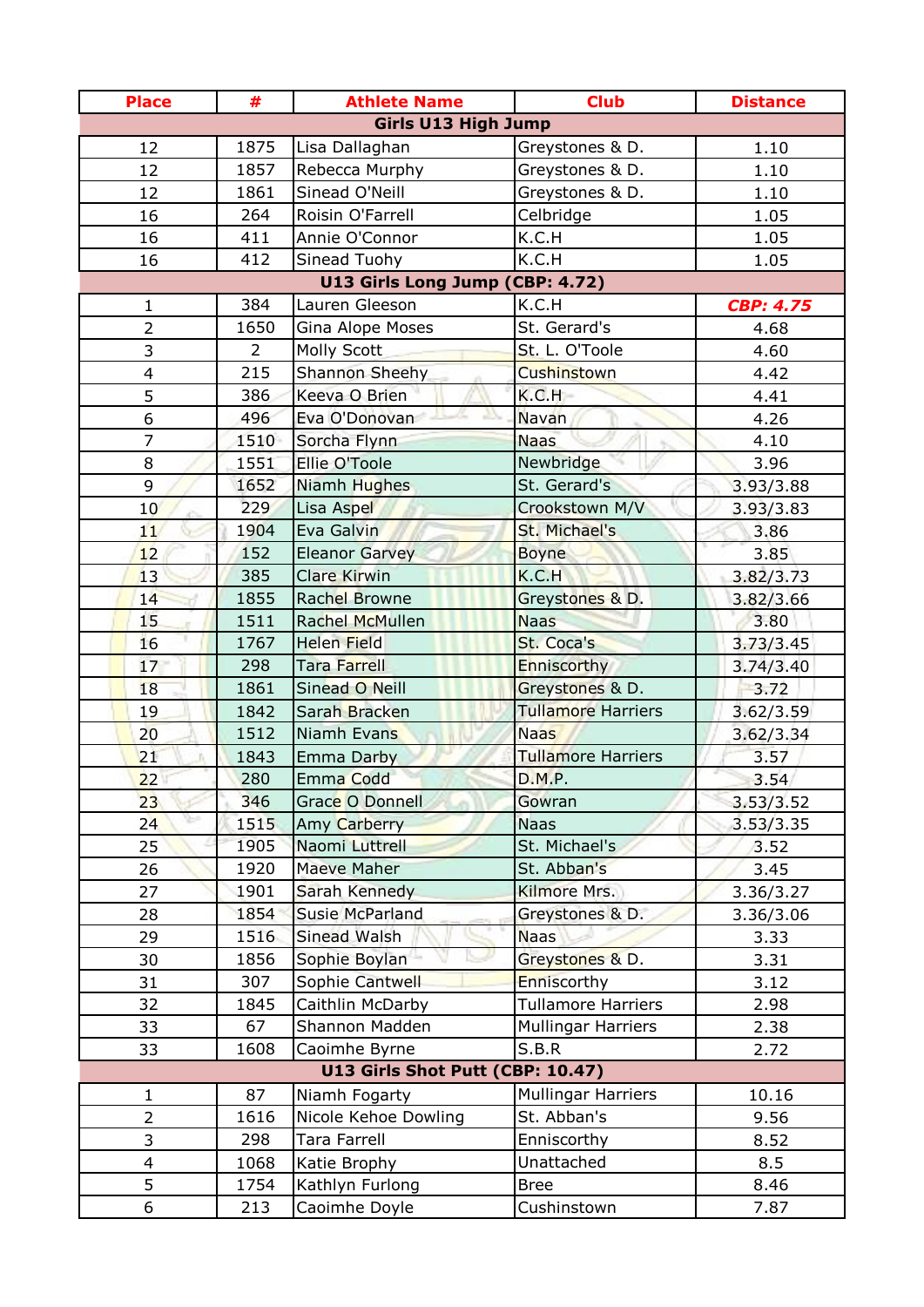| <b>Place</b>               | #          | <b>Athlete Name</b>            | <b>Club</b>               | <b>Distance</b> |  |
|----------------------------|------------|--------------------------------|---------------------------|-----------------|--|
| <b>U13 Girls Shot Putt</b> |            |                                |                           |                 |  |
| 7                          | 270        | Lucy McGuinness                | D.M.P.                    | 7.75            |  |
| 8                          | 196        | Roisin McConnon                | Celbridge                 | 6.78            |  |
| 9                          | 1718       | Siobhain Power                 | St. Joseph's              | 6.17            |  |
| 10                         | 167        | Roisin Coady                   | <b>Brow Rangers</b>       | 6.04            |  |
| 11                         | 1789       | Ava Mangan                     | Dunshaughlin              | 5.94            |  |
| 12                         | 387        | Kathy Long                     | K.C.H                     | 5.76            |  |
| 13                         | 1719       | Fiona O Shea                   | St. Joseph's              | 5.55            |  |
| 14                         | 312        | Kim O'Connor                   | Enniscorthy               | 5.25            |  |
| 15                         | 1520       | Jessica McLoughlin             | <b>Naas</b>               | 5.22            |  |
| 16                         | 1515       | Amy Carberry                   | <b>Naas</b>               | 8.06            |  |
| 17                         | 1767       | <b>Helen Field</b>             | St. Coca's                | 4.63            |  |
| 18                         | 1519       | <b>Emily McGinty</b>           | <b>Naas</b>               | 4.17            |  |
|                            |            | U14 Boys Long Jump (CBP: 5.00) |                           |                 |  |
| $\mathbf 1$                | 1869       | <b>Conor Dempsey</b>           | Greystones & D.           | 4.79            |  |
| $\overline{2}$             | 329        | Conor Kenny                    | <b>Glenmore</b>           | 4.61            |  |
| 3                          | 1712       | Jonathan Crowley               | St. Senans                | 4.45            |  |
| $\overline{4}$             | 1870       | Jamie Fallon                   | Greystones & D.           | 4.42            |  |
| 5                          | 444        | John Fitzsimons                | <b>Kildare A.C</b>        | 4.29            |  |
| $6 \overline{}$            | 1820       | Darius Adamouis                | <b>Tullamore Harriers</b> | 4.10            |  |
| 7                          | 301        | Peter O Connor                 | Enniscorthy               | 4.15            |  |
| $\overline{8}$             | 255        | Dylan Browne                   | <b>Dunleer</b>            | 4.06            |  |
| $\overline{9}$             | 1677       | Michael Doherty                | Tara                      | 4.03            |  |
| 10                         | 1822       | <b>Gerard Godley</b>           | <b>Tullamore Harriers</b> | 4.02            |  |
| 11                         | 284        | <b>Eoin Farrell</b>            | Edenderry                 | 4.00            |  |
| 12                         | 95         | <b>Kevin Giles</b>             | <b>Mullingar Harriers</b> | 3.93            |  |
| 13                         | 240        | Caoilean O Flaherty            | Dunboyne                  | 3.90            |  |
| 14                         | 1899       | Craig Mangan                   | Edenderry                 | 3.88            |  |
| 15                         | 1675       | Eoin Smyth                     | Tara                      | 4.82            |  |
| 16                         | 366        | Alan Murtagh                   | Cushinstown               | 3.70            |  |
| 17                         | 425        | <b>Shane McGeary</b>           | K.C.H                     | 3.70            |  |
| 18                         | 183        | Keelan Byrne                   | Celbridge                 | 3.27            |  |
| 19                         | 445        | <b>Matthew Doyle</b>           | Kildare A.C               | 3.63            |  |
| 20                         | 1915       | <b>Conor Clune</b>             | <b>Naas</b>               | 3.54            |  |
| 21                         | 1821       | <b>Conor Butler</b>            | <b>Tullamore Harriers</b> | 3.45            |  |
|                            |            | Boys U14 High Jump (CBP: 1.60) |                           |                 |  |
| $\mathbf{1}$               | 1848       | Jordan Leech                   | <b>Cushinstown</b>        | 1.48            |  |
| $\overline{2}$<br>3        | 440        | Victor Costello                | K.C.H                     | 1.45            |  |
|                            | 330        | <b>Emmet Hughes</b>            | Glenmore                  | 1.45            |  |
| $\overline{\mathbf{4}}$    | 426        | Jack Manning                   | K.C.H<br>Cushinstown      | 1.40            |  |
| 5                          | 366<br>424 | Alan Murtagh<br>Conall Whelan  |                           | 1.25            |  |
| 6<br>6                     | 425        | <b>Shane McGeary</b>           | K.C.H<br>K.C.H            | 1.20<br>1.20    |  |
|                            |            | Boys U14 Javelin (CBP: 38.60)  |                           |                 |  |
| 1                          | 1848       | Jordan Leech                   | Cushinstown               | 29.15           |  |
| $\overline{2}$             | 1900       | Kevin Redmond                  | St. Anne's                | 29.02           |  |
| 3                          | 490        | Mark Daly                      | Na Fianna                 | 26.52           |  |
| $\overline{4}$             | 170        | Adam Kelly                     | <b>Brow Rangers</b>       | 25.29           |  |
| 5                          | 331        | <b>Emmet Hughes</b>            | Glenmore                  | 25.09           |  |
|                            |            |                                |                           |                 |  |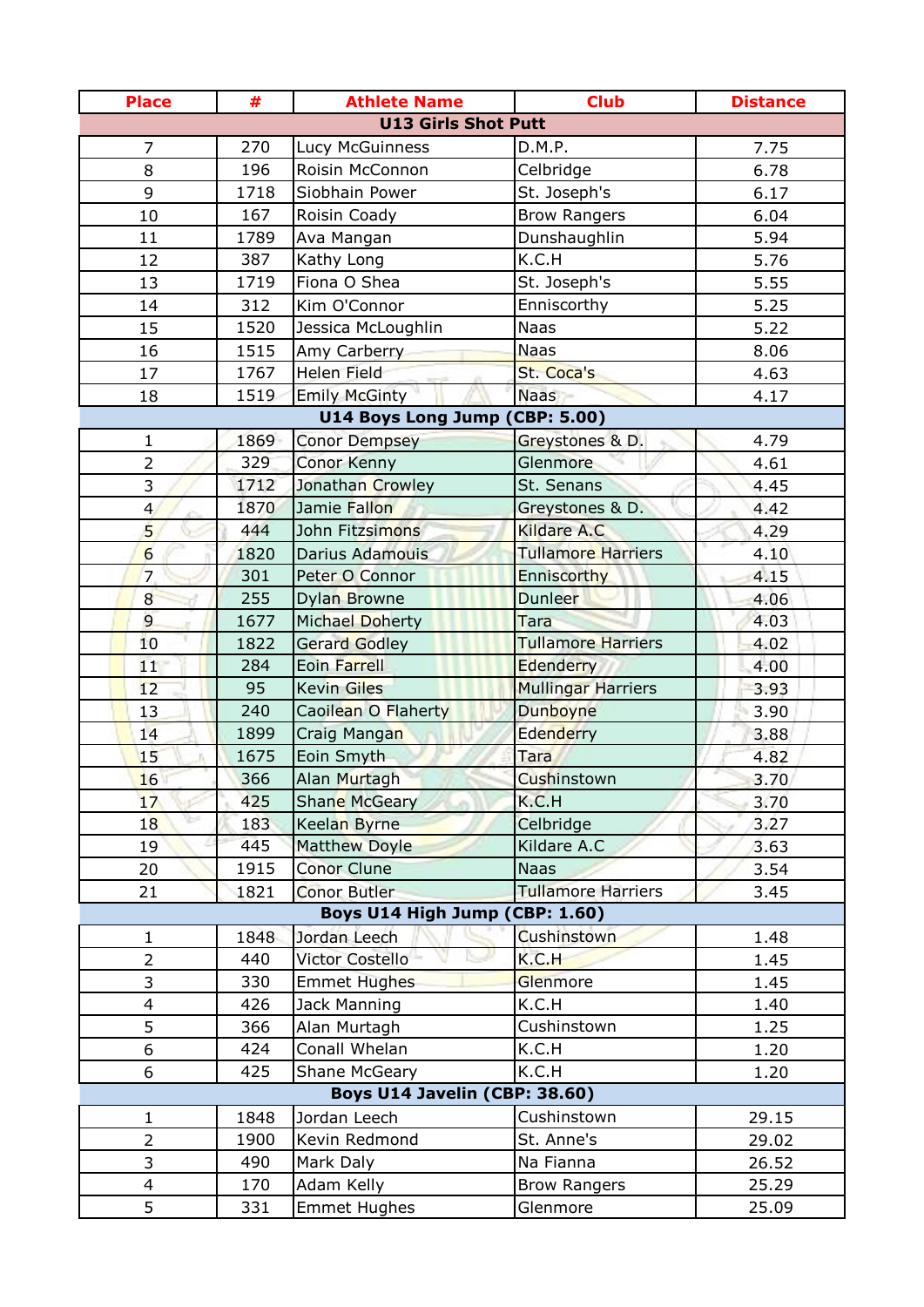| <b>Place</b>            | #           | <b>Athlete Name</b>                          | <b>Club</b>                     | <b>Distance</b> |
|-------------------------|-------------|----------------------------------------------|---------------------------------|-----------------|
|                         |             | <b>Boys U14 Javelin</b>                      |                                 |                 |
| 6                       | 1641        | Chris Aboud                                  | St. Andrew's                    | 24.56           |
| $\overline{7}$          | 1672        | Michael Mullen                               | St. Peter's                     | 20.15           |
| 8                       | 497         | Jack Parkes                                  | Navan                           | 19.93           |
| 9                       | 357         | Paul Lysaght                                 | Gowran                          | 19.48           |
| 10                      | 1615        | <b>Bill Milne</b>                            | S.B.R                           | 18.75           |
| 11                      | 424         | Conall Whelan                                | K.C.H                           | 18.37           |
| 12                      | 492         | Ciaran Leech                                 | Na Fianna                       | 12.74           |
|                         |             | Boys U14 Shot Putt (CBP: 12.89)              |                                 |                 |
| 1                       | 459         | Chris Vickery                                | Menapians                       | 10.52           |
| $\overline{2}$          | 1666        | Martin McGrane                               | St. Peter's                     | 10.05           |
| 3                       | 426         | Jack Manning                                 | K.C.H                           | 9.99            |
| $\overline{\mathbf{4}}$ | 1900        | Kevin Redmond                                | St. Anne's                      | 9.64            |
| 5                       | 1646        | Ian Bennett                                  | St. Anne's                      | 8.89            |
| 6                       | 170         | Adam Kelly                                   | <b>Brow Rangers</b>             | 8.68            |
| 7                       | 59          | J.P Furlong                                  | Adamstown                       | 8.24            |
| 8                       | 357         | Paul Lysaght                                 | Gowran                          | 8.22            |
| $\overline{9}$          | 1672        | Michael Mullen                               | St. Peter's                     | 7.58            |
| 10                      | 1784        | <b>Cormac Divilly</b>                        | St. Coca's                      | 7.55            |
| 11                      | 171         | Ciaran Coady                                 | <b>Brow Rangers</b>             | 6.63            |
| 12                      | 1615        | <b>Bill Milne</b>                            | S.B.R                           | 6.47            |
|                         |             | Girls U14 Discus (CBP: 29.16)                |                                 |                 |
| $\mathbf{1}$            | 69          | Moya Leydon                                  | <b>Mullingar Harriers</b>       | 22.29           |
| $\overline{2}$          | 237         | Aoife Azyward                                | Dunboyne                        | 20.13           |
| $\overline{3}$          | 1655        | Tara Connick                                 | St. Paul's                      | 18.75           |
| $\overline{4}$          | 166         | Amy Nolan                                    | <b>Brow Rangers</b>             | 17.39           |
| 5<br>$6\overline{6}$    | 1562<br>207 | <b>Claire Stack</b>                          | <b>North Laois</b><br>Celbridge | 14.02           |
|                         |             | Aoife Tynan<br>Girls U14 Hammer (CBP: 34.56) |                                 | 9.57            |
| $\mathbf{1}$            | 415         | Aisling McDonough                            | K.C.H                           | 18.34           |
| $\overline{2}$          | 1617        | Alanah Rowan                                 | St. Abban's                     | 17.48           |
|                         |             | Girls U14 Long Jump (CBP: 5.04)              |                                 |                 |
| $\mathbf{1}$            | 1805        | Aideen Kane                                  | St. Killian's                   | 4.84            |
| $\overline{2}$          | 216         | Elizabeth Morland                            | Cushinstown                     | 4.64            |
| 3                       | 1561        | <b>Eimear Corri</b>                          | <b>North Laois</b>              | 4.53            |
| $\overline{\mathbf{4}}$ | 1806        | Christina Sapouala                           | <b>Tullamore Harriers</b>       | 4.45            |
| 5                       | 344         | Grainne Curran                               | Fr. Murphy                      | 4.35            |
| 6                       | 1804        | <b>Annmarie Molloy</b>                       | Tullamore Harriers              | 4.39            |
| $\overline{7}$          | 227         | Laura Quigley                                | Crookstown M/V                  | 4.29            |
| 8                       | 226         | Katie Quigley                                | Crookstown M/V                  | 4.27            |
| 9                       | 153         | Niamh Kelly                                  | Boyne                           | 4.26            |
| 10                      | 5           | Leah Hutton                                  | St. L. O'Toole                  | 4.23            |
| 11                      | 1746        | Kasey Doyle                                  | <b>Bree</b>                     | 4.19            |
| 12                      | 228         | Cliodhna O'Connor                            | Crookstown M/V                  | 4.03/4.00       |
| 13                      | 1614        | Denise Bolger                                | S.B.R                           | 4.03/3.85       |
| 14                      | 1660        | Orlaith McMahon                              | St. Peter's                     | 3.95            |
| 15                      | 320         | Emily Jordan                                 | Ferbane                         | 3.93/3.61       |
| 16                      | 498         | Shona Lister                                 | Navan                           | 3.93/X          |
| 17                      | 1669        | Nukayla Hamill                               | St. Peter's                     | 3.86            |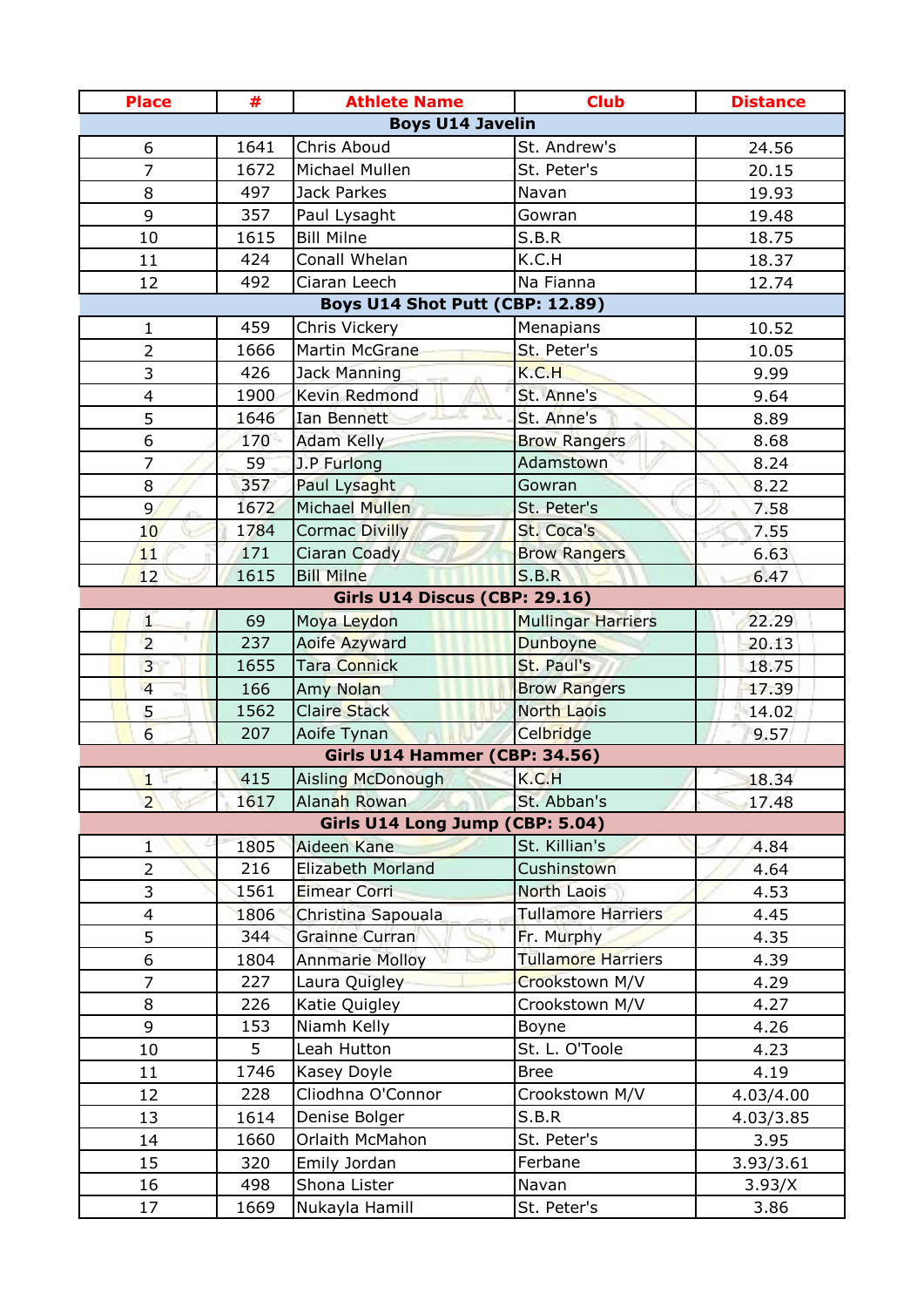| <b>Place</b>                 | #    | <b>Athlete Name</b>                              | <b>Club</b>               | <b>Distance</b> |
|------------------------------|------|--------------------------------------------------|---------------------------|-----------------|
|                              |      | <b>Girls U14 Long Jump</b>                       |                           |                 |
| 18                           | 390  | Aoibhe O'Shea                                    | K.C.H                     | 3.83            |
| 19                           | 415  | Aisling McDonough                                | K.C.H                     | 3.73            |
| 20                           | 416  | Anna Robinson                                    | K.C.H                     | 3.72            |
| 21                           | 1506 | Aine O'Connor                                    | <b>Naas</b>               | 3.67            |
| 22                           | 1891 | Anna Hayes                                       | Greystones & D.           | 3.65            |
| 23                           | 1579 | Dayna Graham                                     | North Laois               | 3.64            |
| 24                           | 1860 | Isobel Kenny                                     | Greystones & D.           | 3.58            |
| 25                           | 1894 | Isobel Dolan                                     | Suncroft                  | 3.34            |
| 26                           | 207  | Aoife Tynan                                      | Celbridge                 | 3.22            |
| 27                           | 1898 | Beithlinn Moriarty                               | Suncroft                  | 3.16            |
|                              |      | U14 Girls High Jump (CBP: 1.50)                  |                           |                 |
| $\mathbf{1}$                 | 216  | Elizabeth Morland                                | <b>Cushinstown</b>        | 1.48            |
| $\overline{2}$               | 6    | Ella Hyland                                      | St. L. O'Toole            | 1.43            |
| 2                            | 347  | Aoife Naddy                                      | Gowran                    | 1.43            |
| $\overline{\mathcal{L}}$     | 153  | Niamh Kelly                                      | <b>Boyne</b>              | 1.43            |
| 5                            | 388  | Lorraine Hoyne Casey                             | K.C.H                     | 1.30            |
| 6                            | 1562 | <b>Claire Stack</b>                              | North Laois               | 1.25            |
| $\overline{7}$               | 1859 | Rosa Kirwan                                      | Greystones & D.           | 1,20            |
| $\overline{8}$               | 1561 | <b>Eimear Corri</b>                              | <b>North Laois</b>        | 1.20            |
| 9                            | 1614 | Denise Bolger                                    | S.B.R                     | 1.20            |
|                              |      | U14 Girls Javelin (CBP: 27.90)                   |                           |                 |
| $\mathbf{1}$                 | 392  | Roisin Gogarty                                   | K.C.H                     | 22.06           |
| $\overline{2}$               | 1702 | Aoife Holden                                     | Thomastown                | 21.70           |
| 3                            | 217  | Orna Reynolds                                    | Cushinstown               | 21.10           |
| $\overline{4}$               | 70   | Emma Jude Lyons                                  | <b>Mullingar Harriers</b> | 18.71           |
| 5                            | 1741 | Chloe Whelan                                     | <b>Bree</b>               | 17.13           |
| 6                            | 323  | <b>Chloe Finley</b>                              | Glenmore                  | 17.11           |
| $\overline{7}$               | 1655 | <b>Tara Connick</b>                              | St. Paul's                | 13.89           |
| $\overline{8}$               | 237  | Aoife Alyward                                    | Dunboyne                  | 9.69            |
|                              | 1617 | U14 Girls Shot Putt (CBP: 11.99)<br>Alanah Rowan | St. Abban's               |                 |
| $\mathbf{1}$                 | 323  | <b>Chloe Finley</b>                              | Glenmore                  | 11.06           |
| 2<br>$\overline{\mathbf{4}}$ | 227  | Laura Quigley                                    | Crookstown M/V            | 10.54<br>9.29   |
| 5                            | 166  | Amy Nolan                                        | <b>Brow Rangers</b>       | 8.97            |
| 6                            | 69   | Moya Leydon                                      | Mullingar Harriers        | 8.86            |
| $\overline{7}$               | 217  | Orna Reynolds                                    | <b>Cushinstown</b>        | 8.36            |
| 8                            | 1661 | <b>Heather Rogers</b>                            | St. Peter's               | 8.02            |
| 9                            | 477  | Ciara Maguire                                    | Na Fianna                 | 6.77            |
| 10                           | 321  | Emma Dolan                                       | Ferbane                   | 4.77            |
|                              |      | Boys U15 Hammer (CBP: 48.27)                     |                           |                 |
| $\mathbf{1}$                 | 54   | Tiarnach Reidy                                   | Fr. Murphy                | 38.19           |
| $\overline{2}$               | 1823 | Conor Mulligan                                   | <b>Tullamore Harriers</b> | 37.89           |
| 3                            | 1637 | Thomas Burnell                                   | St. Andrew's              | 22.94           |
|                              |      | Boys U15 Long Jump (CBP: 5.80)                   |                           |                 |
| 1                            | 441  | Aaron Barron                                     | K.C.H                     | 5.14            |
| $\overline{2}$               | 333  | Cormac Barry                                     | Glenmore                  | 5.12            |
| 3                            | 1859 | Mikey Cullen                                     | St. Killian's             | 5.08            |
| $\overline{4}$               | 221  | Keith Marks                                      | Cushinstown               | 4.99            |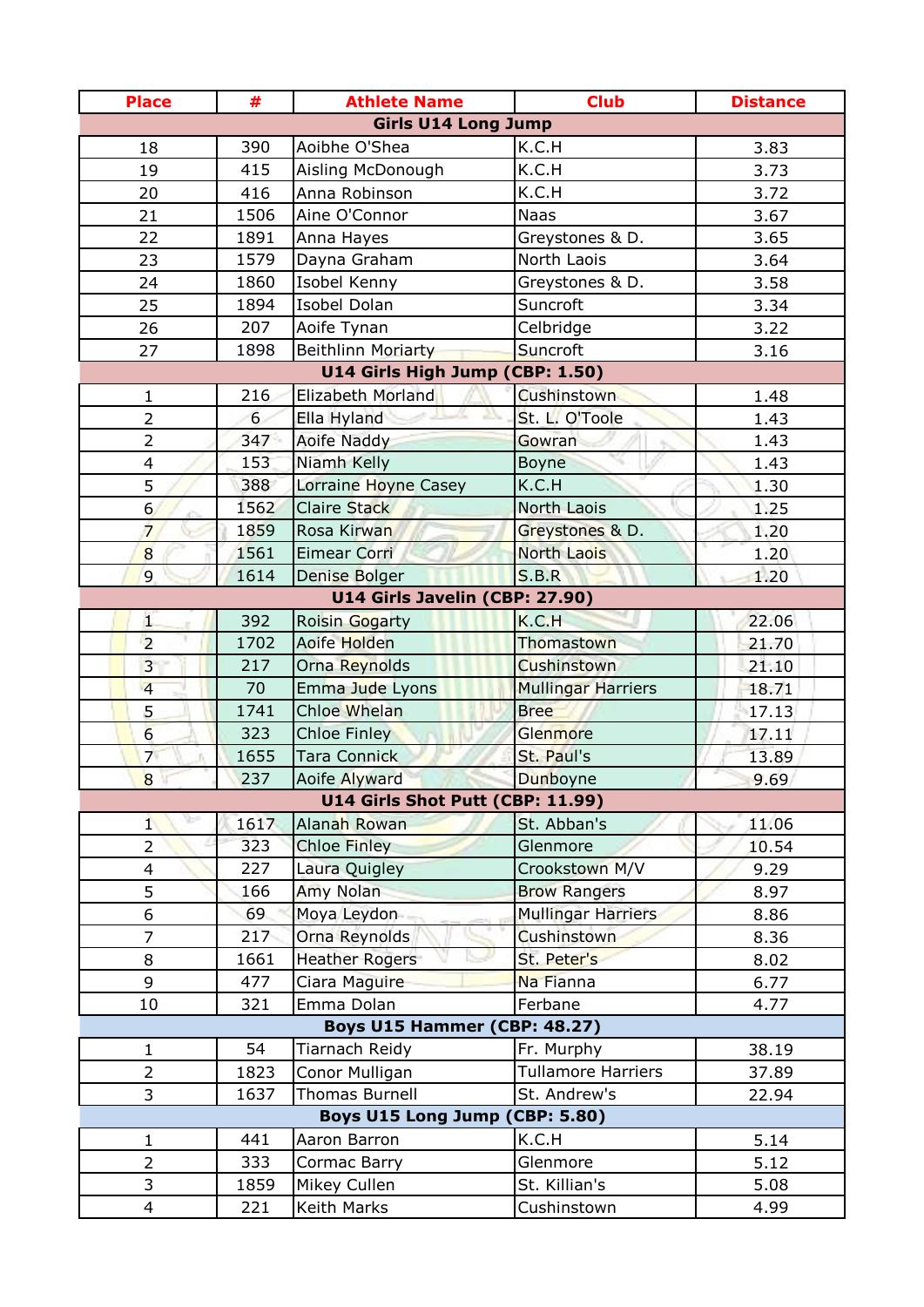| <b>Place</b>             | #    | <b>Athlete Name</b>               | <b>Club</b>               | <b>Distance</b> |
|--------------------------|------|-----------------------------------|---------------------------|-----------------|
|                          |      | <b>Boys U15 Long Jump</b>         |                           |                 |
| 5                        | 242  | Darragh Costigan                  | Dunboyne                  | 4.98            |
| 6                        | 220  | Shane Joyce                       | Cushinstown               | 4.96            |
| 7                        | 1916 | Fionn Maher                       | St. Abban's               | 4.19            |
| 8                        | 235  | Aaron Hennessy                    | Crookstown M/V            | 4.03            |
| 9                        | 817  | Caen Burke                        | Enniscorthy               | 3.96            |
| 10                       | 161  | Luke O'Brien                      | Boyne                     | 3.93            |
| 11                       | 162  | John Garvey                       | Boyne                     | 3.13            |
|                          |      | Boys U15 Shot Putt (CBP: 13.68)   |                           |                 |
| 1                        | 172  | John Joe Kelly                    | <b>Brow Rangers</b>       | 13.63           |
| $\overline{2}$           | 297  | Mark O'Connor                     | Enniscorthy               | 11.16           |
| 3                        | 103  | Eoin Sheridan                     | <b>Mullingar Harriers</b> | 10.93           |
| $\overline{\mathbf{4}}$  | 223  | Luke McCabe                       | <b>Cushinstown</b>        | 9.60            |
| 5                        | 173  | Tommy Quirke                      | <b>Brow Rangers</b>       | 9.35            |
| 6                        | 1917 | Daniel Cahill                     | Celbridge                 | 9.34            |
| $\overline{7}$           | 208  | Ciaran Wilson                     | Celbridge                 | 9.12            |
| 8                        | 225  | Eoin Reynolds                     | Cushinstown               | 8.84            |
| 9                        | 359  | <b>Finn Connolly</b>              | Gowran                    | 8.40/8.29       |
| 10                       | 209  | <b>Matthew Dwyer</b>              | Celbridge                 | 8.40/8.16       |
| 11                       | 1673 | <b>Padraic McGinn</b>             | St. Peter's               | 7.48            |
| 12                       | 1533 | Michael Jordan                    | <b>Naas</b>               | 7.25            |
| 13                       | 1817 | Caen Burke                        | Enniscorthy               | 6.29            |
|                          |      | Boys U15 Triple Jump (CBP: 11.92) |                           |                 |
| 4                        | 1859 | <b>Mikey Cullen</b>               | St. Killian's             | 10.83           |
| $\overline{2}$           | 220  | Shane Joyce                       | Cushinstown               | 10.73           |
| $\overline{3}$           | 441  | Aaron Barron                      | K.C.H                     | 10.45           |
| $\overline{4}$           | 1899 | Conor Gaffney                     | St. Killian's             | 9.18            |
| 5                        | 428  | Craig Byrne                       | K.C.H                     | 8.88            |
| 6                        | 1817 | Caen Burke                        | Enniscorthy               | 8.81            |
|                          |      | U15 Boys Discus (CBP: 39.30)      |                           |                 |
| $\mathbf{1}$             | 172  | John Joe Kelly                    | <b>Brow Rangers</b>       | 39.11           |
| $\overline{2}$           | 1823 | Conor Mulligan                    | <b>Tullamore Harriers</b> | 35.17           |
| 3                        | 297  | Mark O Connor                     | <b>Enniscorthy</b>        | 26.69           |
| $\overline{\mathbf{4}}$  | 241  | <b>Ronan Fitzsimons</b>           | Dunboyne                  | 25.85           |
| 5                        | 173  | Tommy Quirke                      | <b>Brow Rangers</b>       | 22.94           |
| 6                        | 1637 | <b>Thomas Burnell</b>             | St. Andrew's              | 21.98           |
| $\overline{7}$           | 225  | Eoin Reynolds                     | <b>Cushinstown</b>        | 18.99           |
|                          |      | <b>U15 Boys High Jump (</b>       | CBP: 1.76)                |                 |
| $\mathbf 1$              | 221  | Keith Marks                       | Cushinstown               | 1.61            |
| $\overline{2}$           | 1859 | Mikey Cullen                      | St. Killian's             | 1.58            |
| 3                        | 242  | Darragh Costigan                  | Dunboyne                  | 1.58            |
| $\overline{\mathcal{A}}$ | 428  | Craig Byrne                       | K.C.H                     | 1.45            |
| 5                        | 194  | Daniel Cahill                     | Celbridge                 | 1.40            |
| 6                        | 1850 | Tim Bowler                        | Caim                      | 1.35            |
| $\overline{7}$           | 1919 | Fionn Maher                       | St. Abban's               | 1.25            |
| 8                        | 1922 | Garry Campbell                    | Dunleer                   | 1.20            |
|                          |      | U15 Boys Javelin (CBP: 43.06)     |                           |                 |
| 1                        | 220  | Shane Joyce                       | Cushinstown               | 37.46           |
| $\mathbf{1}$             | 1823 | Conor Mulligan                    | <b>Tullamore Harriers</b> | 25.37           |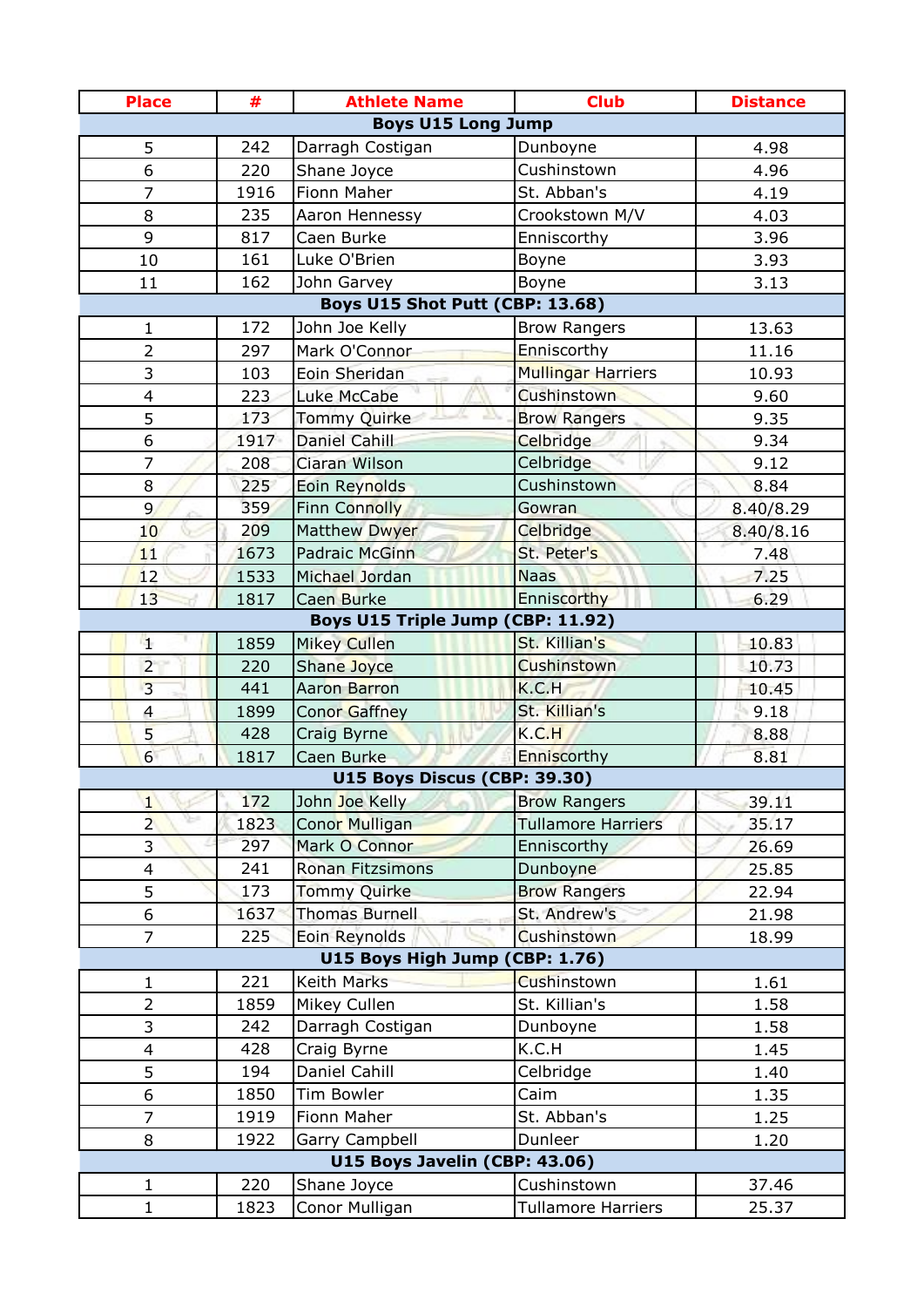| <b>U15 Boys Javelin</b><br>225<br>Cushinstown<br>$\overline{2}$<br>Eoin Reynolds<br>30.15<br>3<br>172<br>John Joe Kelly<br>29.03<br><b>Brow Rangers</b><br><b>Daniel Cahill</b><br>194<br>Celbridge<br>$\overline{\mathcal{A}}$<br>27.93<br>5<br>St. Peter's<br>27.42<br>1667<br>Liam Fussey<br>6<br>Mark O Connor<br>297<br>Enniscorthy<br>25.92<br>7<br>222<br>Conor Flanagan<br>Cushinstown<br>25.80<br>Michael Jordan<br>1533<br><b>Naas</b><br>8<br>21.21<br>9<br>334<br>Luke Finley<br>Glenmore<br>19.30<br>162<br>John Garvey<br>10<br>Boyne<br>18.41<br>Kevin Dunne<br><b>Naas</b><br>1534<br>N.D<br>Girls U15 High Jump (CBP: 1.61)<br>K.C.H<br>397<br>$\mathbf 1$<br>Eimear O'Donoghue<br>1.53<br>396<br>K.C.H<br>$\overline{2}$<br>Charmaine O'Donoghue<br>1.50<br><b>Blackrock</b><br><b>Annabelle Morris</b><br>3<br>1908<br>1.50<br>1564<br><b>Anna Healy</b><br><b>North Laois</b><br>$\overline{4}$<br>1.45<br>5<br>1750<br>1.35<br>Aoife Fanning<br><b>Bree</b><br>$6 \overline{}$<br><b>Charlette O'Donnell</b><br>1700<br>Trim<br>1.35<br>St. L. O'Toole<br>12<br>$\overline{7}$<br>Megan Wynne<br>1,20<br>8<br>469<br>Katie Young<br>Menapians<br>1.20<br>Girls U15 Javelin (CBP: 30.44)<br>1662<br>St. Peter's<br>Lauren Finnegan<br>1<br><b>CBP: 33.75</b><br>$\overline{2}$<br>138<br><b>Kelly Brady</b><br><b>Bohermeen</b><br>23.25<br>$\overline{3}$<br>St. Senans<br>1713<br>17.64<br><b>Clare McEvoy</b><br>$\overline{4}$<br>479<br>Orla Farrell<br>Na Fianna<br>11.21<br>Girls U15 Shot Putt (CBP: 12.36)<br>138<br>Kelly Brady<br><b>Bohermeen</b><br>11.69<br>$\mathbf{1}$<br>$\overline{2}$<br>Ciara Dunne<br>Crookstown M/V<br>231<br>11.06<br>3 <sup>1</sup><br>169<br>Katie Nolan<br><b>Brow Rangers</b><br>9.53<br>$\overline{4}$<br>478<br><b>Emma Coffey</b><br>Na Fianna<br>7.54<br>5 <sup>1</sup><br>479<br>Na Fianna<br>Orla Farrell<br>5.87<br>U15 Girls Discus (CBP: 34.45)<br>231<br>Ciara Dunne<br>Crookstown M/V<br>1<br>34.06<br>2<br>169<br>Katie Nolan<br><b>Brow Rangers</b><br>22.23<br>3<br>1713<br><b>St. Senans</b><br><b>Clare McEvoy</b><br>18.78<br>478<br>Emma Coffey<br>Na Fianna<br>18.12<br>$\overline{\mathbf{4}}$<br>5<br>Anna Daly<br>St. Abban's<br>1618<br>18.50<br>Dunleer<br>6<br>254<br>Karen Byrne<br>14.10<br>$\overline{7}$<br>479<br>Orla Farrell<br>Na Fianna<br>13.44<br>345<br>Clodagh Cassin<br><b>DSQ</b><br>U15 Girls Long Jump (CBP: 5.21)<br>Annie Stafford<br>462<br>Menapians<br><b>CBP: 5.24</b><br>1<br>$\overline{2}$<br>1521<br>Ciara Gallagher<br><b>Naas</b><br>4.83/4.75<br>3<br><b>Blackrock</b><br>1908<br><b>Annabelle Morris</b><br>4.83/4.62<br>Crookstown M/V<br>231<br>Ciara Dunne<br>$\overline{\mathbf{4}}$<br>4.61<br>5<br>13<br>St. L. O'Toole<br>Rachel Doyle<br>4.45<br>St. Killian's<br>6<br>Jane Shovelin<br>1166<br>4.43<br><b>Mullingar Harriers</b><br>7<br>73<br>Maeve O Reilly<br>4.23<br><b>Blackrock</b><br>8<br>Aoife Cunningham<br>1909<br>4.23 | <b>Place</b> | # | <b>Athlete Name</b> | <b>Club</b> | <b>Distance</b> |  |  |
|--------------------------------------------------------------------------------------------------------------------------------------------------------------------------------------------------------------------------------------------------------------------------------------------------------------------------------------------------------------------------------------------------------------------------------------------------------------------------------------------------------------------------------------------------------------------------------------------------------------------------------------------------------------------------------------------------------------------------------------------------------------------------------------------------------------------------------------------------------------------------------------------------------------------------------------------------------------------------------------------------------------------------------------------------------------------------------------------------------------------------------------------------------------------------------------------------------------------------------------------------------------------------------------------------------------------------------------------------------------------------------------------------------------------------------------------------------------------------------------------------------------------------------------------------------------------------------------------------------------------------------------------------------------------------------------------------------------------------------------------------------------------------------------------------------------------------------------------------------------------------------------------------------------------------------------------------------------------------------------------------------------------------------------------------------------------------------------------------------------------------------------------------------------------------------------------------------------------------------------------------------------------------------------------------------------------------------------------------------------------------------------------------------------------------------------------------------------------------------------------------------------------------------------------------------------------------------------------------------------------------------------------------------------------------------------------------------------------------------------------------------------------------------------------------------------------------------------------------------------------------------------------------------------------------------------------------------------------|--------------|---|---------------------|-------------|-----------------|--|--|
|                                                                                                                                                                                                                                                                                                                                                                                                                                                                                                                                                                                                                                                                                                                                                                                                                                                                                                                                                                                                                                                                                                                                                                                                                                                                                                                                                                                                                                                                                                                                                                                                                                                                                                                                                                                                                                                                                                                                                                                                                                                                                                                                                                                                                                                                                                                                                                                                                                                                                                                                                                                                                                                                                                                                                                                                                                                                                                                                                                    |              |   |                     |             |                 |  |  |
|                                                                                                                                                                                                                                                                                                                                                                                                                                                                                                                                                                                                                                                                                                                                                                                                                                                                                                                                                                                                                                                                                                                                                                                                                                                                                                                                                                                                                                                                                                                                                                                                                                                                                                                                                                                                                                                                                                                                                                                                                                                                                                                                                                                                                                                                                                                                                                                                                                                                                                                                                                                                                                                                                                                                                                                                                                                                                                                                                                    |              |   |                     |             |                 |  |  |
|                                                                                                                                                                                                                                                                                                                                                                                                                                                                                                                                                                                                                                                                                                                                                                                                                                                                                                                                                                                                                                                                                                                                                                                                                                                                                                                                                                                                                                                                                                                                                                                                                                                                                                                                                                                                                                                                                                                                                                                                                                                                                                                                                                                                                                                                                                                                                                                                                                                                                                                                                                                                                                                                                                                                                                                                                                                                                                                                                                    |              |   |                     |             |                 |  |  |
|                                                                                                                                                                                                                                                                                                                                                                                                                                                                                                                                                                                                                                                                                                                                                                                                                                                                                                                                                                                                                                                                                                                                                                                                                                                                                                                                                                                                                                                                                                                                                                                                                                                                                                                                                                                                                                                                                                                                                                                                                                                                                                                                                                                                                                                                                                                                                                                                                                                                                                                                                                                                                                                                                                                                                                                                                                                                                                                                                                    |              |   |                     |             |                 |  |  |
|                                                                                                                                                                                                                                                                                                                                                                                                                                                                                                                                                                                                                                                                                                                                                                                                                                                                                                                                                                                                                                                                                                                                                                                                                                                                                                                                                                                                                                                                                                                                                                                                                                                                                                                                                                                                                                                                                                                                                                                                                                                                                                                                                                                                                                                                                                                                                                                                                                                                                                                                                                                                                                                                                                                                                                                                                                                                                                                                                                    |              |   |                     |             |                 |  |  |
|                                                                                                                                                                                                                                                                                                                                                                                                                                                                                                                                                                                                                                                                                                                                                                                                                                                                                                                                                                                                                                                                                                                                                                                                                                                                                                                                                                                                                                                                                                                                                                                                                                                                                                                                                                                                                                                                                                                                                                                                                                                                                                                                                                                                                                                                                                                                                                                                                                                                                                                                                                                                                                                                                                                                                                                                                                                                                                                                                                    |              |   |                     |             |                 |  |  |
|                                                                                                                                                                                                                                                                                                                                                                                                                                                                                                                                                                                                                                                                                                                                                                                                                                                                                                                                                                                                                                                                                                                                                                                                                                                                                                                                                                                                                                                                                                                                                                                                                                                                                                                                                                                                                                                                                                                                                                                                                                                                                                                                                                                                                                                                                                                                                                                                                                                                                                                                                                                                                                                                                                                                                                                                                                                                                                                                                                    |              |   |                     |             |                 |  |  |
|                                                                                                                                                                                                                                                                                                                                                                                                                                                                                                                                                                                                                                                                                                                                                                                                                                                                                                                                                                                                                                                                                                                                                                                                                                                                                                                                                                                                                                                                                                                                                                                                                                                                                                                                                                                                                                                                                                                                                                                                                                                                                                                                                                                                                                                                                                                                                                                                                                                                                                                                                                                                                                                                                                                                                                                                                                                                                                                                                                    |              |   |                     |             |                 |  |  |
|                                                                                                                                                                                                                                                                                                                                                                                                                                                                                                                                                                                                                                                                                                                                                                                                                                                                                                                                                                                                                                                                                                                                                                                                                                                                                                                                                                                                                                                                                                                                                                                                                                                                                                                                                                                                                                                                                                                                                                                                                                                                                                                                                                                                                                                                                                                                                                                                                                                                                                                                                                                                                                                                                                                                                                                                                                                                                                                                                                    |              |   |                     |             |                 |  |  |
|                                                                                                                                                                                                                                                                                                                                                                                                                                                                                                                                                                                                                                                                                                                                                                                                                                                                                                                                                                                                                                                                                                                                                                                                                                                                                                                                                                                                                                                                                                                                                                                                                                                                                                                                                                                                                                                                                                                                                                                                                                                                                                                                                                                                                                                                                                                                                                                                                                                                                                                                                                                                                                                                                                                                                                                                                                                                                                                                                                    |              |   |                     |             |                 |  |  |
|                                                                                                                                                                                                                                                                                                                                                                                                                                                                                                                                                                                                                                                                                                                                                                                                                                                                                                                                                                                                                                                                                                                                                                                                                                                                                                                                                                                                                                                                                                                                                                                                                                                                                                                                                                                                                                                                                                                                                                                                                                                                                                                                                                                                                                                                                                                                                                                                                                                                                                                                                                                                                                                                                                                                                                                                                                                                                                                                                                    |              |   |                     |             |                 |  |  |
|                                                                                                                                                                                                                                                                                                                                                                                                                                                                                                                                                                                                                                                                                                                                                                                                                                                                                                                                                                                                                                                                                                                                                                                                                                                                                                                                                                                                                                                                                                                                                                                                                                                                                                                                                                                                                                                                                                                                                                                                                                                                                                                                                                                                                                                                                                                                                                                                                                                                                                                                                                                                                                                                                                                                                                                                                                                                                                                                                                    |              |   |                     |             |                 |  |  |
|                                                                                                                                                                                                                                                                                                                                                                                                                                                                                                                                                                                                                                                                                                                                                                                                                                                                                                                                                                                                                                                                                                                                                                                                                                                                                                                                                                                                                                                                                                                                                                                                                                                                                                                                                                                                                                                                                                                                                                                                                                                                                                                                                                                                                                                                                                                                                                                                                                                                                                                                                                                                                                                                                                                                                                                                                                                                                                                                                                    |              |   |                     |             |                 |  |  |
|                                                                                                                                                                                                                                                                                                                                                                                                                                                                                                                                                                                                                                                                                                                                                                                                                                                                                                                                                                                                                                                                                                                                                                                                                                                                                                                                                                                                                                                                                                                                                                                                                                                                                                                                                                                                                                                                                                                                                                                                                                                                                                                                                                                                                                                                                                                                                                                                                                                                                                                                                                                                                                                                                                                                                                                                                                                                                                                                                                    |              |   |                     |             |                 |  |  |
|                                                                                                                                                                                                                                                                                                                                                                                                                                                                                                                                                                                                                                                                                                                                                                                                                                                                                                                                                                                                                                                                                                                                                                                                                                                                                                                                                                                                                                                                                                                                                                                                                                                                                                                                                                                                                                                                                                                                                                                                                                                                                                                                                                                                                                                                                                                                                                                                                                                                                                                                                                                                                                                                                                                                                                                                                                                                                                                                                                    |              |   |                     |             |                 |  |  |
|                                                                                                                                                                                                                                                                                                                                                                                                                                                                                                                                                                                                                                                                                                                                                                                                                                                                                                                                                                                                                                                                                                                                                                                                                                                                                                                                                                                                                                                                                                                                                                                                                                                                                                                                                                                                                                                                                                                                                                                                                                                                                                                                                                                                                                                                                                                                                                                                                                                                                                                                                                                                                                                                                                                                                                                                                                                                                                                                                                    |              |   |                     |             |                 |  |  |
|                                                                                                                                                                                                                                                                                                                                                                                                                                                                                                                                                                                                                                                                                                                                                                                                                                                                                                                                                                                                                                                                                                                                                                                                                                                                                                                                                                                                                                                                                                                                                                                                                                                                                                                                                                                                                                                                                                                                                                                                                                                                                                                                                                                                                                                                                                                                                                                                                                                                                                                                                                                                                                                                                                                                                                                                                                                                                                                                                                    |              |   |                     |             |                 |  |  |
|                                                                                                                                                                                                                                                                                                                                                                                                                                                                                                                                                                                                                                                                                                                                                                                                                                                                                                                                                                                                                                                                                                                                                                                                                                                                                                                                                                                                                                                                                                                                                                                                                                                                                                                                                                                                                                                                                                                                                                                                                                                                                                                                                                                                                                                                                                                                                                                                                                                                                                                                                                                                                                                                                                                                                                                                                                                                                                                                                                    |              |   |                     |             |                 |  |  |
|                                                                                                                                                                                                                                                                                                                                                                                                                                                                                                                                                                                                                                                                                                                                                                                                                                                                                                                                                                                                                                                                                                                                                                                                                                                                                                                                                                                                                                                                                                                                                                                                                                                                                                                                                                                                                                                                                                                                                                                                                                                                                                                                                                                                                                                                                                                                                                                                                                                                                                                                                                                                                                                                                                                                                                                                                                                                                                                                                                    |              |   |                     |             |                 |  |  |
|                                                                                                                                                                                                                                                                                                                                                                                                                                                                                                                                                                                                                                                                                                                                                                                                                                                                                                                                                                                                                                                                                                                                                                                                                                                                                                                                                                                                                                                                                                                                                                                                                                                                                                                                                                                                                                                                                                                                                                                                                                                                                                                                                                                                                                                                                                                                                                                                                                                                                                                                                                                                                                                                                                                                                                                                                                                                                                                                                                    |              |   |                     |             |                 |  |  |
|                                                                                                                                                                                                                                                                                                                                                                                                                                                                                                                                                                                                                                                                                                                                                                                                                                                                                                                                                                                                                                                                                                                                                                                                                                                                                                                                                                                                                                                                                                                                                                                                                                                                                                                                                                                                                                                                                                                                                                                                                                                                                                                                                                                                                                                                                                                                                                                                                                                                                                                                                                                                                                                                                                                                                                                                                                                                                                                                                                    |              |   |                     |             |                 |  |  |
|                                                                                                                                                                                                                                                                                                                                                                                                                                                                                                                                                                                                                                                                                                                                                                                                                                                                                                                                                                                                                                                                                                                                                                                                                                                                                                                                                                                                                                                                                                                                                                                                                                                                                                                                                                                                                                                                                                                                                                                                                                                                                                                                                                                                                                                                                                                                                                                                                                                                                                                                                                                                                                                                                                                                                                                                                                                                                                                                                                    |              |   |                     |             |                 |  |  |
|                                                                                                                                                                                                                                                                                                                                                                                                                                                                                                                                                                                                                                                                                                                                                                                                                                                                                                                                                                                                                                                                                                                                                                                                                                                                                                                                                                                                                                                                                                                                                                                                                                                                                                                                                                                                                                                                                                                                                                                                                                                                                                                                                                                                                                                                                                                                                                                                                                                                                                                                                                                                                                                                                                                                                                                                                                                                                                                                                                    |              |   |                     |             |                 |  |  |
|                                                                                                                                                                                                                                                                                                                                                                                                                                                                                                                                                                                                                                                                                                                                                                                                                                                                                                                                                                                                                                                                                                                                                                                                                                                                                                                                                                                                                                                                                                                                                                                                                                                                                                                                                                                                                                                                                                                                                                                                                                                                                                                                                                                                                                                                                                                                                                                                                                                                                                                                                                                                                                                                                                                                                                                                                                                                                                                                                                    |              |   |                     |             |                 |  |  |
|                                                                                                                                                                                                                                                                                                                                                                                                                                                                                                                                                                                                                                                                                                                                                                                                                                                                                                                                                                                                                                                                                                                                                                                                                                                                                                                                                                                                                                                                                                                                                                                                                                                                                                                                                                                                                                                                                                                                                                                                                                                                                                                                                                                                                                                                                                                                                                                                                                                                                                                                                                                                                                                                                                                                                                                                                                                                                                                                                                    |              |   |                     |             |                 |  |  |
|                                                                                                                                                                                                                                                                                                                                                                                                                                                                                                                                                                                                                                                                                                                                                                                                                                                                                                                                                                                                                                                                                                                                                                                                                                                                                                                                                                                                                                                                                                                                                                                                                                                                                                                                                                                                                                                                                                                                                                                                                                                                                                                                                                                                                                                                                                                                                                                                                                                                                                                                                                                                                                                                                                                                                                                                                                                                                                                                                                    |              |   |                     |             |                 |  |  |
|                                                                                                                                                                                                                                                                                                                                                                                                                                                                                                                                                                                                                                                                                                                                                                                                                                                                                                                                                                                                                                                                                                                                                                                                                                                                                                                                                                                                                                                                                                                                                                                                                                                                                                                                                                                                                                                                                                                                                                                                                                                                                                                                                                                                                                                                                                                                                                                                                                                                                                                                                                                                                                                                                                                                                                                                                                                                                                                                                                    |              |   |                     |             |                 |  |  |
|                                                                                                                                                                                                                                                                                                                                                                                                                                                                                                                                                                                                                                                                                                                                                                                                                                                                                                                                                                                                                                                                                                                                                                                                                                                                                                                                                                                                                                                                                                                                                                                                                                                                                                                                                                                                                                                                                                                                                                                                                                                                                                                                                                                                                                                                                                                                                                                                                                                                                                                                                                                                                                                                                                                                                                                                                                                                                                                                                                    |              |   |                     |             |                 |  |  |
|                                                                                                                                                                                                                                                                                                                                                                                                                                                                                                                                                                                                                                                                                                                                                                                                                                                                                                                                                                                                                                                                                                                                                                                                                                                                                                                                                                                                                                                                                                                                                                                                                                                                                                                                                                                                                                                                                                                                                                                                                                                                                                                                                                                                                                                                                                                                                                                                                                                                                                                                                                                                                                                                                                                                                                                                                                                                                                                                                                    |              |   |                     |             |                 |  |  |
|                                                                                                                                                                                                                                                                                                                                                                                                                                                                                                                                                                                                                                                                                                                                                                                                                                                                                                                                                                                                                                                                                                                                                                                                                                                                                                                                                                                                                                                                                                                                                                                                                                                                                                                                                                                                                                                                                                                                                                                                                                                                                                                                                                                                                                                                                                                                                                                                                                                                                                                                                                                                                                                                                                                                                                                                                                                                                                                                                                    |              |   |                     |             |                 |  |  |
|                                                                                                                                                                                                                                                                                                                                                                                                                                                                                                                                                                                                                                                                                                                                                                                                                                                                                                                                                                                                                                                                                                                                                                                                                                                                                                                                                                                                                                                                                                                                                                                                                                                                                                                                                                                                                                                                                                                                                                                                                                                                                                                                                                                                                                                                                                                                                                                                                                                                                                                                                                                                                                                                                                                                                                                                                                                                                                                                                                    |              |   |                     |             |                 |  |  |
|                                                                                                                                                                                                                                                                                                                                                                                                                                                                                                                                                                                                                                                                                                                                                                                                                                                                                                                                                                                                                                                                                                                                                                                                                                                                                                                                                                                                                                                                                                                                                                                                                                                                                                                                                                                                                                                                                                                                                                                                                                                                                                                                                                                                                                                                                                                                                                                                                                                                                                                                                                                                                                                                                                                                                                                                                                                                                                                                                                    |              |   |                     |             |                 |  |  |
|                                                                                                                                                                                                                                                                                                                                                                                                                                                                                                                                                                                                                                                                                                                                                                                                                                                                                                                                                                                                                                                                                                                                                                                                                                                                                                                                                                                                                                                                                                                                                                                                                                                                                                                                                                                                                                                                                                                                                                                                                                                                                                                                                                                                                                                                                                                                                                                                                                                                                                                                                                                                                                                                                                                                                                                                                                                                                                                                                                    |              |   |                     |             |                 |  |  |
|                                                                                                                                                                                                                                                                                                                                                                                                                                                                                                                                                                                                                                                                                                                                                                                                                                                                                                                                                                                                                                                                                                                                                                                                                                                                                                                                                                                                                                                                                                                                                                                                                                                                                                                                                                                                                                                                                                                                                                                                                                                                                                                                                                                                                                                                                                                                                                                                                                                                                                                                                                                                                                                                                                                                                                                                                                                                                                                                                                    |              |   |                     |             |                 |  |  |
|                                                                                                                                                                                                                                                                                                                                                                                                                                                                                                                                                                                                                                                                                                                                                                                                                                                                                                                                                                                                                                                                                                                                                                                                                                                                                                                                                                                                                                                                                                                                                                                                                                                                                                                                                                                                                                                                                                                                                                                                                                                                                                                                                                                                                                                                                                                                                                                                                                                                                                                                                                                                                                                                                                                                                                                                                                                                                                                                                                    |              |   |                     |             |                 |  |  |
|                                                                                                                                                                                                                                                                                                                                                                                                                                                                                                                                                                                                                                                                                                                                                                                                                                                                                                                                                                                                                                                                                                                                                                                                                                                                                                                                                                                                                                                                                                                                                                                                                                                                                                                                                                                                                                                                                                                                                                                                                                                                                                                                                                                                                                                                                                                                                                                                                                                                                                                                                                                                                                                                                                                                                                                                                                                                                                                                                                    |              |   |                     |             |                 |  |  |
|                                                                                                                                                                                                                                                                                                                                                                                                                                                                                                                                                                                                                                                                                                                                                                                                                                                                                                                                                                                                                                                                                                                                                                                                                                                                                                                                                                                                                                                                                                                                                                                                                                                                                                                                                                                                                                                                                                                                                                                                                                                                                                                                                                                                                                                                                                                                                                                                                                                                                                                                                                                                                                                                                                                                                                                                                                                                                                                                                                    |              |   |                     |             |                 |  |  |
|                                                                                                                                                                                                                                                                                                                                                                                                                                                                                                                                                                                                                                                                                                                                                                                                                                                                                                                                                                                                                                                                                                                                                                                                                                                                                                                                                                                                                                                                                                                                                                                                                                                                                                                                                                                                                                                                                                                                                                                                                                                                                                                                                                                                                                                                                                                                                                                                                                                                                                                                                                                                                                                                                                                                                                                                                                                                                                                                                                    |              |   |                     |             |                 |  |  |
|                                                                                                                                                                                                                                                                                                                                                                                                                                                                                                                                                                                                                                                                                                                                                                                                                                                                                                                                                                                                                                                                                                                                                                                                                                                                                                                                                                                                                                                                                                                                                                                                                                                                                                                                                                                                                                                                                                                                                                                                                                                                                                                                                                                                                                                                                                                                                                                                                                                                                                                                                                                                                                                                                                                                                                                                                                                                                                                                                                    |              |   |                     |             |                 |  |  |
|                                                                                                                                                                                                                                                                                                                                                                                                                                                                                                                                                                                                                                                                                                                                                                                                                                                                                                                                                                                                                                                                                                                                                                                                                                                                                                                                                                                                                                                                                                                                                                                                                                                                                                                                                                                                                                                                                                                                                                                                                                                                                                                                                                                                                                                                                                                                                                                                                                                                                                                                                                                                                                                                                                                                                                                                                                                                                                                                                                    |              |   |                     |             |                 |  |  |
|                                                                                                                                                                                                                                                                                                                                                                                                                                                                                                                                                                                                                                                                                                                                                                                                                                                                                                                                                                                                                                                                                                                                                                                                                                                                                                                                                                                                                                                                                                                                                                                                                                                                                                                                                                                                                                                                                                                                                                                                                                                                                                                                                                                                                                                                                                                                                                                                                                                                                                                                                                                                                                                                                                                                                                                                                                                                                                                                                                    |              |   |                     |             |                 |  |  |
|                                                                                                                                                                                                                                                                                                                                                                                                                                                                                                                                                                                                                                                                                                                                                                                                                                                                                                                                                                                                                                                                                                                                                                                                                                                                                                                                                                                                                                                                                                                                                                                                                                                                                                                                                                                                                                                                                                                                                                                                                                                                                                                                                                                                                                                                                                                                                                                                                                                                                                                                                                                                                                                                                                                                                                                                                                                                                                                                                                    |              |   |                     |             |                 |  |  |
|                                                                                                                                                                                                                                                                                                                                                                                                                                                                                                                                                                                                                                                                                                                                                                                                                                                                                                                                                                                                                                                                                                                                                                                                                                                                                                                                                                                                                                                                                                                                                                                                                                                                                                                                                                                                                                                                                                                                                                                                                                                                                                                                                                                                                                                                                                                                                                                                                                                                                                                                                                                                                                                                                                                                                                                                                                                                                                                                                                    |              |   |                     |             |                 |  |  |
|                                                                                                                                                                                                                                                                                                                                                                                                                                                                                                                                                                                                                                                                                                                                                                                                                                                                                                                                                                                                                                                                                                                                                                                                                                                                                                                                                                                                                                                                                                                                                                                                                                                                                                                                                                                                                                                                                                                                                                                                                                                                                                                                                                                                                                                                                                                                                                                                                                                                                                                                                                                                                                                                                                                                                                                                                                                                                                                                                                    |              |   |                     |             |                 |  |  |
|                                                                                                                                                                                                                                                                                                                                                                                                                                                                                                                                                                                                                                                                                                                                                                                                                                                                                                                                                                                                                                                                                                                                                                                                                                                                                                                                                                                                                                                                                                                                                                                                                                                                                                                                                                                                                                                                                                                                                                                                                                                                                                                                                                                                                                                                                                                                                                                                                                                                                                                                                                                                                                                                                                                                                                                                                                                                                                                                                                    |              |   |                     |             |                 |  |  |
|                                                                                                                                                                                                                                                                                                                                                                                                                                                                                                                                                                                                                                                                                                                                                                                                                                                                                                                                                                                                                                                                                                                                                                                                                                                                                                                                                                                                                                                                                                                                                                                                                                                                                                                                                                                                                                                                                                                                                                                                                                                                                                                                                                                                                                                                                                                                                                                                                                                                                                                                                                                                                                                                                                                                                                                                                                                                                                                                                                    |              |   |                     |             |                 |  |  |
|                                                                                                                                                                                                                                                                                                                                                                                                                                                                                                                                                                                                                                                                                                                                                                                                                                                                                                                                                                                                                                                                                                                                                                                                                                                                                                                                                                                                                                                                                                                                                                                                                                                                                                                                                                                                                                                                                                                                                                                                                                                                                                                                                                                                                                                                                                                                                                                                                                                                                                                                                                                                                                                                                                                                                                                                                                                                                                                                                                    |              |   |                     |             |                 |  |  |
|                                                                                                                                                                                                                                                                                                                                                                                                                                                                                                                                                                                                                                                                                                                                                                                                                                                                                                                                                                                                                                                                                                                                                                                                                                                                                                                                                                                                                                                                                                                                                                                                                                                                                                                                                                                                                                                                                                                                                                                                                                                                                                                                                                                                                                                                                                                                                                                                                                                                                                                                                                                                                                                                                                                                                                                                                                                                                                                                                                    |              |   |                     |             |                 |  |  |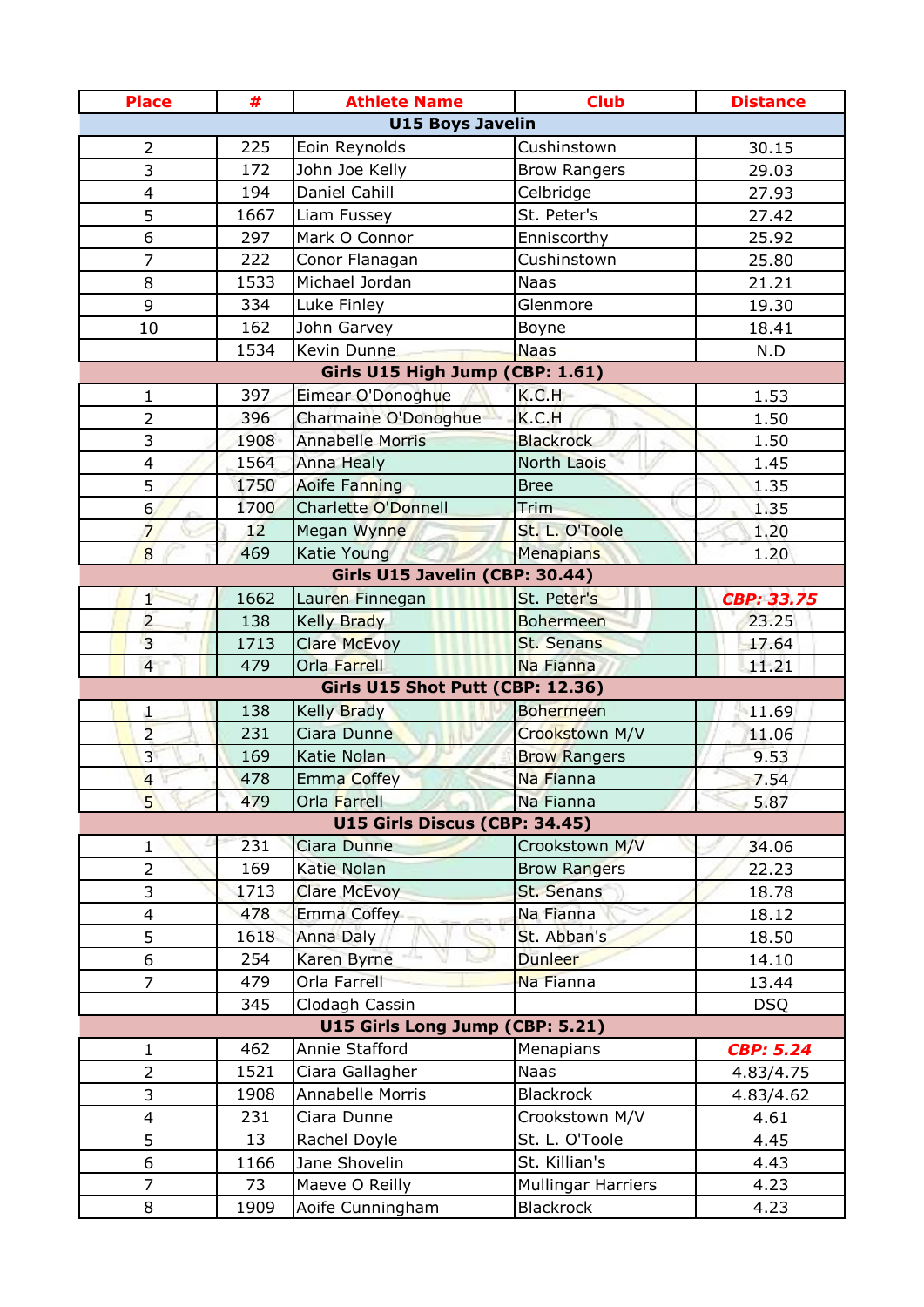| <b>Place</b>            | #    | <b>Athlete Name</b>               | <b>Club</b>               | <b>Distance</b> |
|-------------------------|------|-----------------------------------|---------------------------|-----------------|
|                         |      | <b>U15 Girls Long Jump</b>        |                           |                 |
| 9                       | 1812 | Michelle Keegan                   | <b>Tullamore Harriers</b> | 4.04            |
| 10                      | 1809 | Noelle Cocoman                    | <b>Tullamore Harriers</b> | 3.98            |
| 11                      | 154  | Eimear O Rourke                   | Boyne                     | 3.95            |
| 12                      | 1888 | Cora Usher                        | Dunshaughlin              | 3.72            |
| 13                      | 482  | Ciara Heneghan                    | Na Fianna                 | 3.68            |
| 14                      | 1810 | Nadine Dangen                     | <b>Tullamore Harriers</b> | 3.62            |
| 15                      | 480  | Laura Heneghan                    | Na Fianna                 | 3.57            |
| 16                      | 481  | Elizabeth Clarke                  | Na Fianna                 | 3.40            |
|                         |      | Boys U16 High Jump (CBP: 1.81)    |                           |                 |
| $\mathbf{1}$            | 20   | Adam Murphy                       | St. L. O'Toole            | 1.82            |
| $\overline{2}$          | 1674 | Mark Rogers                       | St. Peter's               | 1.65            |
| 3                       | 338  | <b>Daniel Finley</b>              | Glenmore                  | 1.60            |
| $\overline{\mathbf{4}}$ | 1879 | <b>Peter Ataney</b>               | <b>Bohermeen</b>          | 1.55            |
| 5                       | 337  | Nathan McGreeham                  | Glenmore                  | 1.50            |
| 5                       | 1679 | <b>Donal Kearns</b>               | Tara                      | 1.50            |
| 5                       | 461  | Aaron Donavan                     | Menapians                 | 1.50            |
| 8                       | 275  | <b>Daniel Carroll</b>             | <b>D.M.P.</b>             | 1.40            |
|                         |      | Boys U16 Javelin (CBP: 48.58)     |                           |                 |
| $\mathbf{1}$            | 335  | Rory MacArtain                    | Glenmore                  | 38.06           |
| $\overline{2}$          | 1638 | Garrett Kelly                     | St. Andrew's              | 33.10           |
| $\overline{3}$          | 338  | Daniel Finley                     | Glenmore                  | 31.06           |
| $\overline{4}$          | 148  | <b>Shane Fox</b>                  | <b>Bohermeen</b>          | 26.92           |
|                         |      | Boys U16 Shot Putt (CBP: 15.45)   |                           |                 |
| 1                       | 338  | Daniel Finley                     | Glenmore                  | 10.82           |
| $\overline{2}$          | 1638 | Garrett Kelly                     | St. Andrew's              | 10.62           |
| 3                       | 1674 | Mark Rogers                       | St. Peter's               | 10.36           |
| $\overline{4}$          | 1668 | <b>Eamon McManus</b>              | St. Peter's               | 9.77            |
| 5 <sup>1</sup>          | 361  | Evan Foley                        | Gowran                    | 8.87            |
| $6\overline{6}$         | 243  | Niall Cornyn                      | Dunboyne                  | 8.04            |
|                         |      | Boys U16 Triple Jump (CBP: 12.39) |                           |                 |
| $\mathbf{1}$            | 1760 | Eoin Sweetman                     | Star of the Sea           | 10.84           |
| 2                       | 1726 | Aaron Fenlon                      | St. Joseph's              | 10.67           |
| 3                       | 275  | <b>Daniel Carroll</b>             | D.M.P.                    | 10.56           |
| $\overline{\mathbf{4}}$ | 243  | <b>Niall Cornyn</b>               | Dunboyne                  | 10.25           |
| 5                       | 311  | Ciaran Joyce                      | Enniscorthy               | 10.16           |
| 6                       | 1695 | Oisin Walsh                       | Trim                      | 9.56            |
| $\overline{7}$          | 361  | Evan Foley                        | Gowran                    | 9.07            |
|                         |      | U16 Boys Discus (CBP: 48.32)      |                           |                 |
| $\mathbf{1}$            | 1638 | Garrett Kelly                     | St. Andrew's              | 29.76           |
| $\overline{2}$          | 243  | Niall Cornyn                      | Dunboyne                  | 26.92           |
| 3                       | 361  | Evan Foley                        | Gowran                    | 21.87           |
|                         |      | U16 Boys Hammer (CBP: 58.10)      |                           |                 |
| $\mathbf{1}$            | 1638 | Garrett Kelly                     | St. Andrew's              | 39.15           |
|                         |      | U16 Boys Long Jump (CBP: 6.16)    |                           |                 |
| $\mathbf{1}$            | 336  | Conor Durnin                      | Glenmore                  | 5.75            |
| $\overline{2}$          | 19   | Owen Scully                       | St. L. O'Toole            | 5.62            |
| 3                       | 1831 | Dean Power                        | <b>Tullamore Harriers</b> | 5.56            |
| 4                       | 335  | Rory MacArtain                    | Glenmore                  | 5.42            |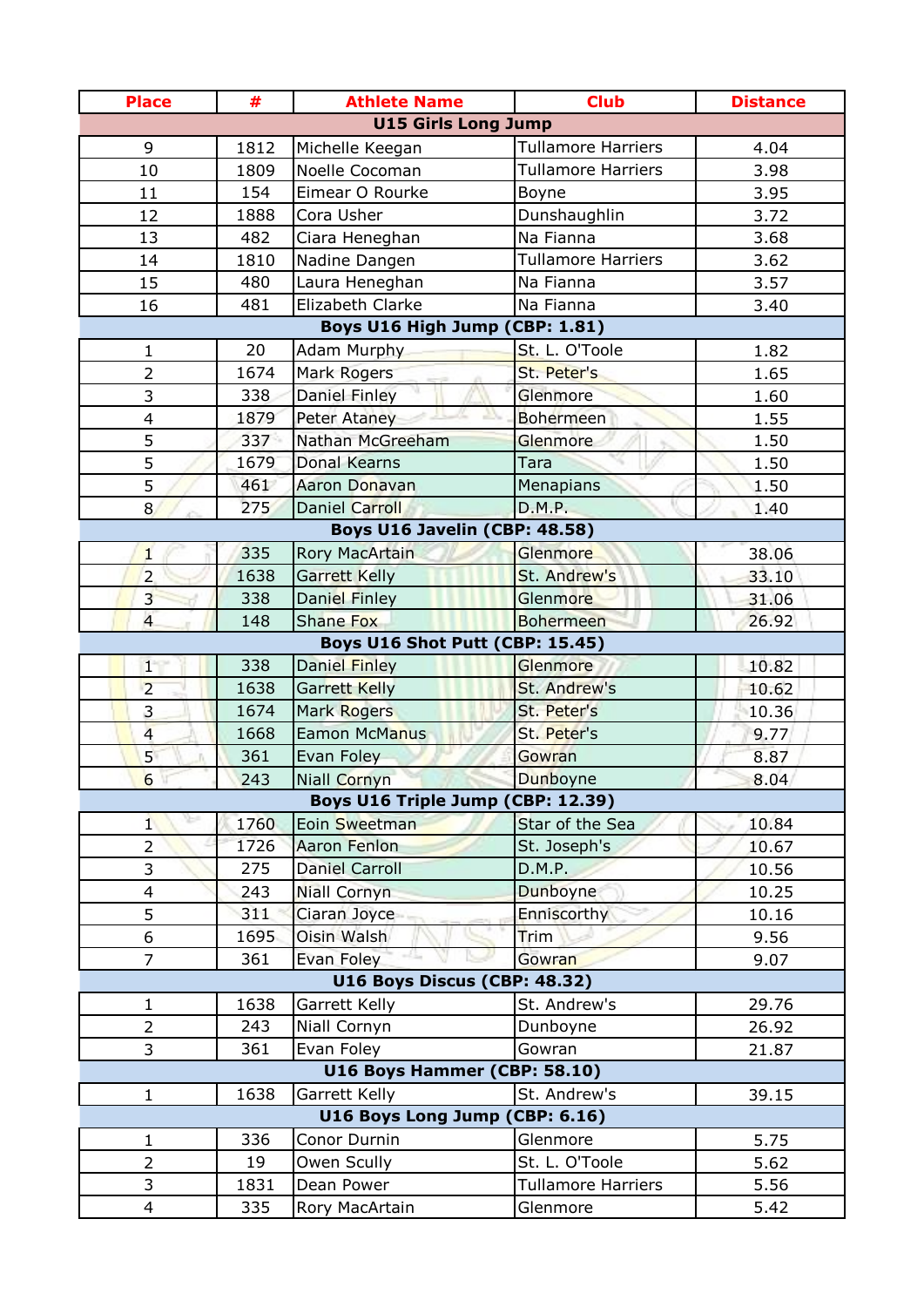| <b>Place</b>   | #    | <b>Athlete Name</b>                                | <b>Club</b>               | <b>Distance</b> |
|----------------|------|----------------------------------------------------|---------------------------|-----------------|
|                |      | <b>U16 Boys Long Jump</b>                          |                           |                 |
| 5              | 275  | Daniel Carroll                                     | D.M.P.                    | 5.16            |
| 6              | 446  | Niall Kelly                                        | Kildare A.C               | 4.88            |
| $\overline{7}$ | 1642 | <b>Andrew Buttner</b>                              | St. Andrew's              | 4.75            |
| 8              | 104  | Cian Humphries                                     | <b>Mullingar Harriers</b> | 4.60            |
| 9              | 1570 | Ciaran Flynn                                       | North Laois               | 4.36            |
| 10             | 1609 | Cathal Byrne                                       | S.B.R                     | 4.26            |
| 11             | 1695 | Oisin Walsh                                        | Trim                      | 4.17            |
| 12             | 362  | Sean O Neill                                       | Gowran                    | 4.02            |
| 13             | 1694 | <b>Connor Daniel</b>                               | Trim                      | 3.82            |
|                |      | <b>Girls U16 Discus (CBP: 32.74)</b>               |                           |                 |
| $\mathbf{1}$   | 1874 | Saoirse Burke                                      | Kilmore Mrs.              | 25.71           |
| $\overline{2}$ | 1565 | <b>Rosie Stack</b>                                 | <b>North Laois</b>        | 22.33           |
| 3              | 1566 | Tara Buggie                                        | North Laois               | 21.91           |
| $\overline{4}$ | 168  | Cliondha Quirle                                    | <b>Brow Rangers</b>       | 20.89           |
| 5              | 299  | Hannah Mahon                                       | Enniscorthy               | 20.85           |
| 6              | 486  | Laura Daly                                         | Na Fianna                 | 19.69           |
| 7/             | 176  | Aoife Cody                                         | <b>Brow Rangers</b>       | 15.68           |
|                |      | Girls U16 Hammer (CBP: 45.70)                      |                           |                 |
| $\mathbf{1}$   | 1639 | <b>Emily Bowe</b>                                  | St. Andrew's              | 21.73           |
|                |      | Girls U16 Long Jump (CBP: 5.49)                    |                           |                 |
| 1              | 16   | Lauren Dwyer                                       | St. L. O'Toole            | 5.27            |
| $\overline{2}$ | 17   | Lisa O'Toole                                       | St. L. O'Toole            | 4.95            |
| $\overline{3}$ | 1752 | Niamh Rochford                                     | <b>Bree</b>               | 4.87            |
| $\overline{4}$ | 1567 | Niamh Quinn                                        | <b>North Laois</b>        | 4.58            |
| 5              | 304  | Hannah Sullivan                                    | Enniscorthy               | 4.54            |
| 6              | 1889 | Rebbeca Carr                                       | <b>Blackrock</b>          | 4.52            |
| $\overline{7}$ | 1751 | Catriona Carroll                                   | <b>Bree</b>               | 5.21            |
| 8              | 202  | Shauna Minnnock<br>U16 Girls High Jump (CBP: 1.65) | Celbridge                 | 3.14            |
| $\mathbf{1}$   | 155  | Amy McTeggart                                      | <b>Boyne</b>              | 1.55            |
| $\overline{2}$ | 373  | <b>Shannen Dawkins</b>                             | Horeswood                 | 1.50            |
| 3              | 1567 | Niamh Quinn                                        | North Laois               | 1.50            |
| $\overline{4}$ | 1862 | <b>Aisling Moore</b>                               | Greystones & D.           | 1.40            |
| 5              | 340  | Eimear O Connor                                    | Glenmore                  | 1.25            |
| 6              | 62   | Clare Stephenson                                   | Adamstown                 | 1.25            |
| $\overline{7}$ | 350  | <b>Sinead Naddy</b>                                | Gowran                    | 1.20            |
|                |      | U16 Girls Javelin (CBP: 35.31)                     |                           |                 |
| 1              | 299  | Hannah Mahon                                       | Enniscorthy               | 25.71           |
| $\overline{2}$ | 274  | Jennifer Bohanna                                   | D.M.P.                    | 24.82           |
| 3              | 202  | Shauna Minnock                                     | Celbridge                 | 20.39           |
| $\overline{4}$ | 1874 | Saoirse Burke                                      | Kilmore Mrs.              | 18.84           |
|                |      | U16 Girls Shot Putt (CBP: 12.31)                   |                           |                 |
| 1              | 168  | Cliona Quirke                                      | <b>Brow Rangers</b>       | 9.22            |
| $\overline{2}$ | 1752 | Niamh Rochford                                     | <b>Bree</b>               | 9.19            |
| 3              | 1565 | Rosie Stack                                        | North Laois               | 9.07            |
| $\overline{4}$ | 299  | Hannah Mahon                                       | Enniscorthy               | 8.83            |
| 5              | 179  | Grainne Kenny                                      | Castlecomer               | 7.93            |
| 6              | 1639 | <b>Emily Bowe</b>                                  | St. Andrew's              | 7.91            |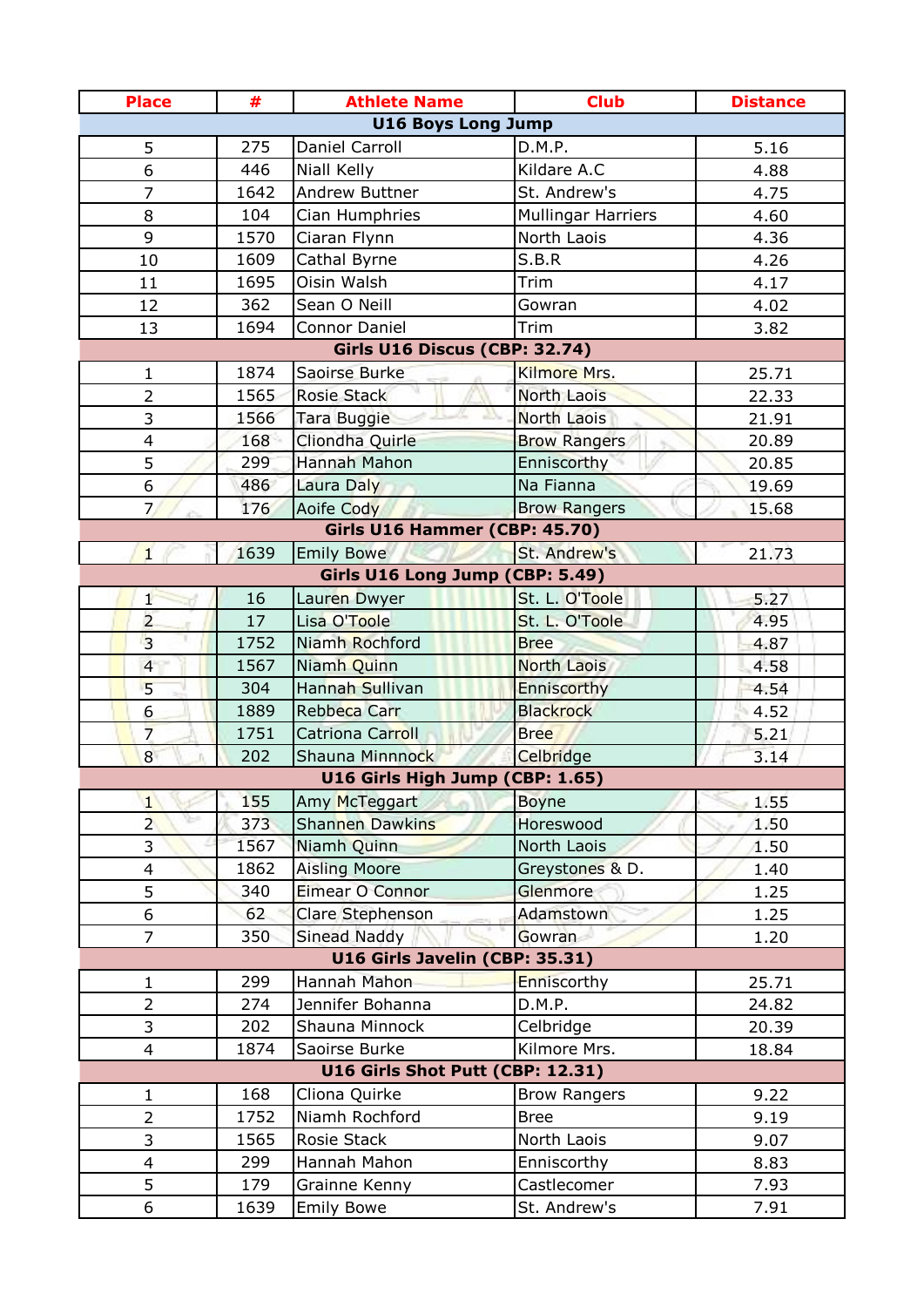| <b>Place</b>                        | #    | <b>Athlete Name</b>               | <b>Club</b>               | <b>Distance</b>   |
|-------------------------------------|------|-----------------------------------|---------------------------|-------------------|
| <b>Boys U17 Discus (CBP: 45.10)</b> |      |                                   |                           |                   |
| $\overline{7}$                      | 1874 | Saoirse Burke                     | Kilmore Mrs.              | 7.36              |
| 8                                   | 202  | Shauna Minnock                    | Celbridge                 | 6.47              |
| $\mathbf{1}$                        | 248  | Michael Hanlon                    | Dunboyne                  | 38.04             |
| 2                                   | 1833 | James Mulligan                    | <b>Tullamore Harriers</b> | 37.18             |
| 3                                   | 1644 | John Sweeney                      | St. Andrew's              | 29.71             |
| $\overline{4}$                      | 1795 | Niall Jennings                    | Dunshaughlin              | 25.79             |
| 1                                   | 1833 | James Mulligan                    | <b>Tullamore Harriers</b> | 49.00             |
| $\overline{2}$                      | 248  | Michael Hanlon                    | Dunboyne                  | 44.45             |
| 3                                   | 1795 | Niall Jennings                    | Dunshaughlin              | 39.19             |
|                                     |      | Boys U17 Long Jump (CBP: 6.47)    |                           |                   |
| $\mathbf{1}$                        | 295  | Colin Nolan                       | Enniscorthy               | 6.20              |
| $\overline{2}$                      | 313  | Shane Whelan                      | Enniscorthy               | 5.89              |
| 3                                   | 1629 | <b>Craig Coffey</b>               | St. Abban's               | 5.74              |
| $\overline{4}$                      | 1897 | Jack Moriarty                     | <b>Suncroft</b>           | 5.06              |
| 5                                   | 314  | <b>James Kells</b>                | Enniscorthy               | 4.66              |
|                                     |      | U17 Boys High Jump (              | CBP: 1.85)                |                   |
| $\mathbf{1}$                        | 1698 | Jamie Murtagh                     | St. Andrew's              | 1.65              |
| $\overline{2}$                      | 1629 | Craig Coffey                      | St. Abban's               | 1.60              |
| $\overline{3}$                      | 313  | Shane Whelan                      | Enniscorthy               | 1.60              |
| $\overline{4}$                      | 261  | Conor Faulkner                    | <b>Dunleer</b>            | 1.55              |
| 5 <sup>1</sup>                      | 1896 | Colin O Modrain                   | <b>Suncroft</b>           | 1.50              |
|                                     |      | U17 Boys Javelin (CBP: 47.41)     |                           |                   |
| 4                                   | 1602 | <b>Eoghan Marah</b>               | Roundwood & D.            | 40.63             |
| $\overline{2}$                      | 261  | Conor Faulkner                    | <b>Dunleer</b>            | 40.20             |
| $\overline{3}$                      | 190  | <b>Brian Moore</b>                | Celbridge                 | 27.78             |
|                                     |      | U17 Boys Pole Vault (CBP: 3.40)   |                           |                   |
| $\overline{1}$                      | 1630 | James Delaney                     | St. Abban's               | 2.80              |
|                                     |      | U17 Boys Shot Putt (CBP: 15.51)   |                           |                   |
| $\mathbf{1}$                        | 1505 | Oliver Jageur                     | <b>Naas</b>               | <b>CBP: 15.67</b> |
| $\overline{2}$                      | 1833 | Jame Mulligan                     | <b>Tullamore Harriers</b> | 13.06             |
| 3 <sup>1</sup>                      | 28   | Mark Furey                        | St. L. O'Toole            | 11.36             |
| 4                                   | 239  | Rory Kileen                       | Dunboyne                  | 9.72              |
| 5                                   | 1643 | <b>Matthew Connolly</b>           | St. Andrew's              | 9.40              |
| 6                                   | 1602 | Eoghan Marah                      | Roundwood & D.            | N.D               |
|                                     |      | U17 Boys Triple Jump (CBP: 13.29) |                           |                   |
| $\mathbf{1}$                        | 295  | Colin Nolan                       | Enniscorthy               | 11.99             |
| $\overline{2}$                      | 1757 | Rob Tully                         | Star of the Sea           | 11.85             |
| 3                                   | 296  | Davin O Connor                    | Enniscorthy               | 11.82             |
| $\overline{4}$                      | 1628 | Eoghan Buggy                      | St. Abban's               | 11.50             |
|                                     |      | Girls U17 Discus (CBP: 35.32)     |                           |                   |
| $\mathbf{1}$                        | 232  | Kathryn Weir                      | Crookstown M/V            | 25.20             |
| $\overline{2}$                      | 1077 | Mary Flood                        | <b>Ballon Rathoath</b>    | 25.17             |
| 3                                   | 252  | Lydia Jein                        | Dunleer                   | 20.26             |
| $\overline{\mathbf{4}}$             | 1846 | Ailbhe Kenny                      | <b>Tullamore Harriers</b> | 20.05             |
| 5                                   | 300  | Genievie Cantwell                 | Enniscorthy               | 13.84             |
|                                     |      | Girls U17 High Jump (CBP: 1.65)   |                           |                   |
| $\mathbf{1}$                        | 402  | Catriona Twomey                   | K.C.H                     | 1.50              |
| $\mathbf{1}$                        | 404  | Sinead McDonough                  | K.C.H                     | 1.50              |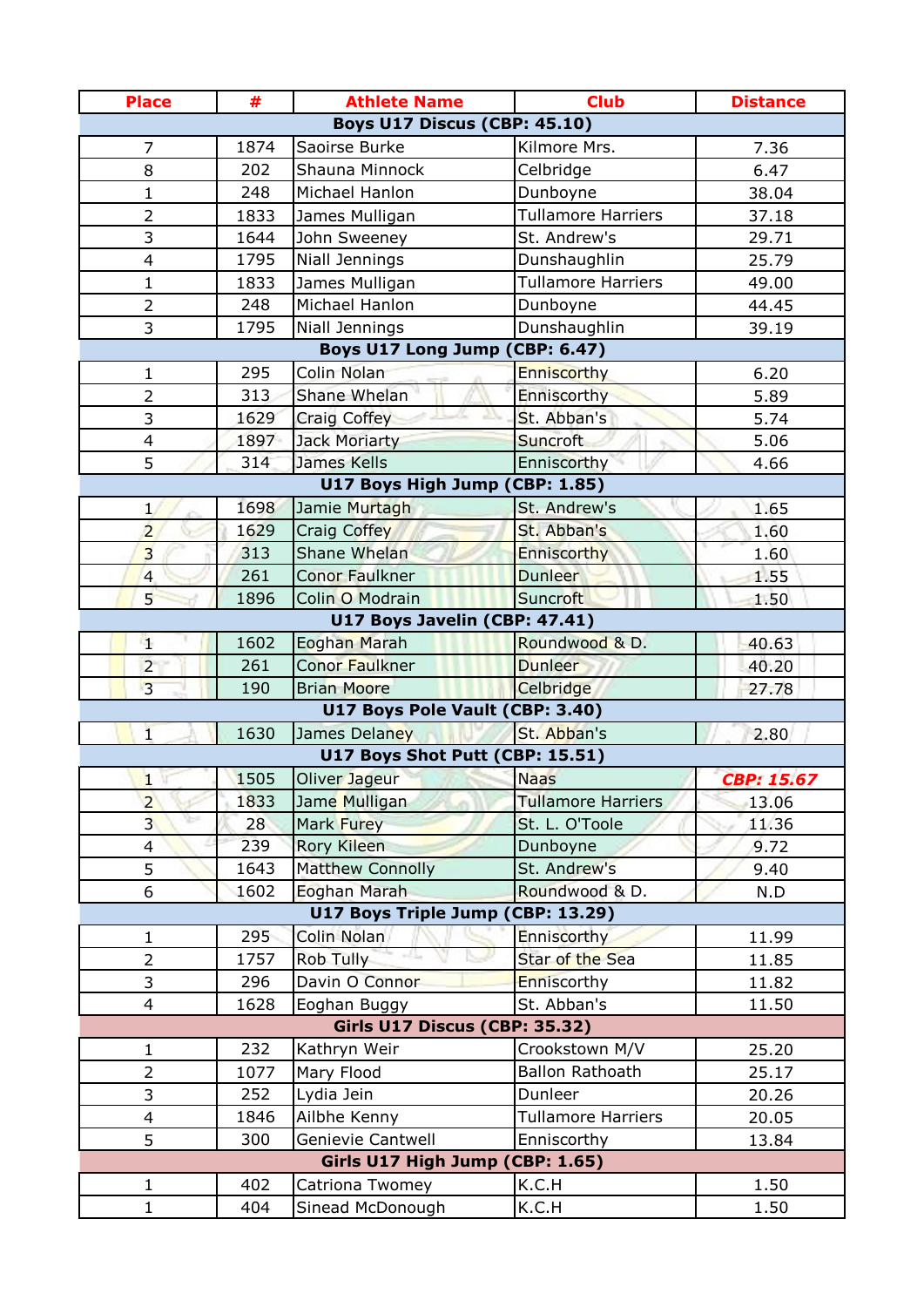| <b>Place</b>                     | #    | <b>Athlete Name</b>                                         | <b>Club</b>               | <b>Distance</b> |  |
|----------------------------------|------|-------------------------------------------------------------|---------------------------|-----------------|--|
|                                  |      | <b>Girls U17 High Jump</b>                                  |                           |                 |  |
| 3                                | 51   | Amber McGourty                                              | Fr. Murphy                | 1.35            |  |
| 4                                | 224  | Niamh Reynolds                                              | Cushinstown               | 1.30            |  |
| Girls U17 Javelin (CBP: 35.04)   |      |                                                             |                           |                 |  |
| $\mathbf 1$                      | 315  | Laura Doolan                                                | Ferbane                   | 28.26           |  |
| $\overline{2}$                   | 52   | Orla O'Donnell                                              | Fr. Murphy                | 27.20           |  |
| 3                                | 1535 | Mairead Drewitt                                             | <b>Naas</b>               | 26.52           |  |
| $\overline{\mathbf{4}}$          | 403  | <b>Elaine McGeary</b>                                       | K.C.H                     | 22.68           |  |
| 5                                | 252  | Lydia Jein                                                  | Dunleer                   | 18.41           |  |
|                                  |      | U17 Girls Hammer (CBP: 49.15)                               |                           |                 |  |
| 1                                | 315  | Laura Dolan                                                 | Ferbane                   | 35.44           |  |
| $\overline{2}$                   | 1619 | Marie O'Gorman                                              | St. Abban's               | 24.35           |  |
| 3                                | 252  | Lydia Jein                                                  | <b>Dunleer</b>            | 22.96           |  |
| $\overline{4}$                   | 1640 | Clare O'Doherty                                             | St. Andrew's              | 22.24           |  |
|                                  |      | U17 Girls Long Jump (CBP: 5.56)                             |                           |                 |  |
| $\mathbf{1}$                     | 1524 | Eileen Woods                                                | <b>Naas</b>               | 4.98            |  |
| $\overline{2}$                   | 192  | Vivian Fleischer                                            | Celbridge                 | 4.70            |  |
| 3                                | 404  | Sinead McDonough                                            | K.C.H                     | 4.69            |  |
| $\overline{4}$                   | 402  | Catriona Twomey                                             | K.C.H                     | 4.49            |  |
| 5                                | 403  | <b>Elaine McGeary</b>                                       | K.C.H                     | 4.22            |  |
| 6                                | 232  | Kathryn Weir                                                | Crookstown M/V            | 4.17            |  |
| $\overline{7}$                   | 224  | Niamh Reynolds                                              | <b>Cushinstown</b>        | 3.91            |  |
| 8                                | 300  | Jenineve Cantwell                                           | Enniscorthy               | 3.77            |  |
| U17 Girls Shot Putt (CBP: 12.54) |      |                                                             |                           |                 |  |
| $1^{\circ}$                      | 232  | Kathryn Weir                                                | Crookstown M/V            | 10.13           |  |
| $\overline{2}$                   | 402  | Catriona Twomey                                             | K.C.H                     | 8.94            |  |
| 3                                | 1846 | Ailbhe Kenny                                                | <b>Tullamore Harriers</b> | 6.33            |  |
| $\mathbf{1}$                     | 232  | Kathryn Weir                                                | Crookstown M/V            | 8.46            |  |
| $\overline{2}$                   | 252  | Lydia Jein                                                  | <b>Dunleer</b>            | 8.71            |  |
|                                  |      | <b>Boys U18 Discus (CBP: 53.58)</b>                         |                           |                 |  |
| $\mathbf{1}$                     | 1582 | Paul Collins                                                | North Westmeath           | 44.91           |  |
|                                  |      | Boys U18 High Jump (CBP: 2.11)                              |                           |                 |  |
| 1                                | 122  | Lorcan Murphy                                               | <b>Bray Runners</b>       | 1.85            |  |
| $\overline{2}$                   | 1634 | <b>Conor Daly</b>                                           | St. Abban's               | 1.85            |  |
| 3                                | 1697 | <b>Shane Aston</b>                                          | <b>Trim</b>               | 1.70            |  |
| 4                                | 339  | Aaron Finley                                                | Glenmore                  | 1.55            |  |
| 5                                | 303  | Steven O'Sullivan<br><b>Boys U18 Shot Putt (CBP: 16.39)</b> | Enniscorthy               | 1.55            |  |
| $\mathbf{1}$                     | 149  | Cathal McCabe                                               | <b>Bohermeen</b>          |                 |  |
|                                  |      | U18 Boys Hammer (CBP: 62.62)                                |                           | 7.51            |  |
| $\mathbf{1}$                     | 1657 | Ciaran Murphy                                               | St. Paul's                | 51.58           |  |
|                                  |      | U18 Boys Javelin (CBP: 56.19)                               |                           |                 |  |
| $\mathbf{1}$                     | 1697 | Shane Aston                                                 | Trim                      | 46.93           |  |
| $\overline{2}$                   | 1923 | Dave McElliott                                              | <b>Tullamore Harriers</b> | 44.37           |  |
| 3                                | 494  | Christopher Higgins                                         | Na Fianna                 | 38.90           |  |
| 4                                | 339  | Aaron Finley                                                | Glenmore                  | 32.40           |  |
|                                  |      | <b>U18 Boys Long Jump (</b>                                 | CBP: 6.78)                |                 |  |
| $\mathbf{1}$                     | 463  | <b>Tony Stafford</b>                                        | Menapians                 | 6.48            |  |
| $\overline{2}$                   | 219  | Conor Doran                                                 | Cushinstown               | 6.32            |  |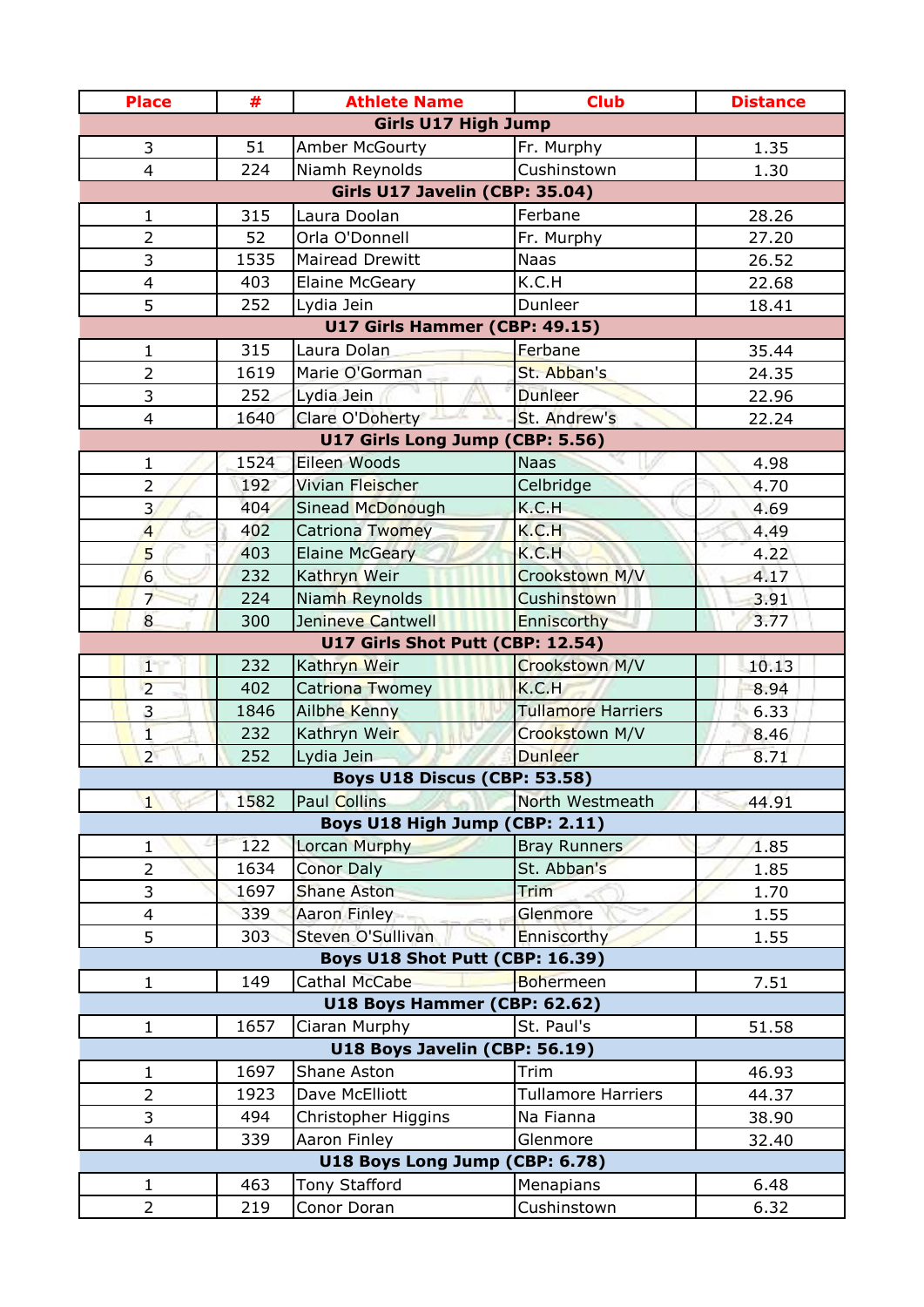| <b>Place</b>                              | #    | <b>Athlete Name</b>              | <b>Club</b>               | <b>Distance</b>  |  |  |
|-------------------------------------------|------|----------------------------------|---------------------------|------------------|--|--|
| <b>U18 Boys Long Jump</b>                 |      |                                  |                           |                  |  |  |
| 3                                         | 1634 | Conor Daly                       | St. Abban's               | 6.19             |  |  |
| $\overline{4}$                            | 1631 | Denis Brophy                     | St. Abban's               | 5.96             |  |  |
| 5                                         | 450  | <b>Basit Enaife</b>              | Le Cheile                 | 5.87             |  |  |
| 6                                         | 303  | Steven O Sullivan                | Enniscorthy               | 4.67             |  |  |
| U18 Boys Pole Vault (CBP: 3.50)           |      |                                  |                           |                  |  |  |
| 1                                         | 364  | Seppi Lysaght                    | Gowran                    | 3.00             |  |  |
| U18 Boys Triple Jump (CBP: 13.23)         |      |                                  |                           |                  |  |  |
| 1                                         | 1634 | Conor Daly                       | St. Abban's               | 13.11            |  |  |
| $\overline{2}$                            | 1838 | Darragh McNamara                 | <b>Tullamore Harriers</b> | 10.80            |  |  |
| 3                                         | 303  | Steven O Sullivan                | Enniscorthy               | 10.53            |  |  |
| Girls U18 Hammer (CBP: 45.66)             |      |                                  |                           |                  |  |  |
| $\mathbf{1}$                              | 1575 | <b>Aisling Stack</b>             | <b>North Laois</b>        | 15.30            |  |  |
| Girls U18 Javelin (CBP: 36.72)            |      |                                  |                           |                  |  |  |
| 1                                         | 500  | Niamh Lister                     | Navan                     | 27.49            |  |  |
| $\overline{2}$                            | 1508 | <b>Elaine Corrigan</b>           | <b>Naas</b>               | 24.47            |  |  |
| 3                                         | 1575 | <b>Aisling Stack</b>             | North Laois               | 21.07            |  |  |
| 4 <sub>1</sub>                            | 156  | Muireann Khan                    | <b>Boyne</b>              | 17.06            |  |  |
| Girls U18 Long Jump (CBP: 5.69)           |      |                                  |                           |                  |  |  |
| $\mathbf{1}$                              | 1078 | Nessa Millet                     | St. Abban's               | 5.33             |  |  |
| $\overline{2}$                            | 1503 | Karen Blaney                     | <b>Navan</b>              | 5.27             |  |  |
| $\overline{3}$                            | 1621 | Saragh Buggy                     | St. Abban's               | 5.26             |  |  |
| $\overline{4}$                            | 1607 | Laura Kavanagh                   | Roundwood & D.            | 4.48             |  |  |
| 5                                         | 1696 | Clare McLernon                   | Trim                      | 4.28/4.23        |  |  |
| 6                                         | 82   | Aine O'Reilly                    | <b>Mullingar Harriers</b> | 4.28/4.04        |  |  |
| Girls U18 Triple Jump (CBP: 11.49)        |      |                                  |                           |                  |  |  |
| $\mathbf{1}$                              | 1621 | Saragh Buggy                     | St. Abban's               | 11.39            |  |  |
| $\overline{2}$                            | 1607 | Laura Kavanagh                   | Roundwood & D.            | 10.08            |  |  |
| 3 <sup>1</sup>                            | 470  | Emma O'Gorman                    | Menapians                 | 9.70             |  |  |
| $\overline{4}$                            | 1785 | <b>Sinead Kelly</b>              | St. Coca's                | 9.08             |  |  |
| 5 <sup>1</sup>                            | 1696 | Clare McLernon                   | Trim                      | 8.89             |  |  |
| U18 Girls Discus (CBP: 39.50)             |      |                                  |                           |                  |  |  |
| $\mathbf{1}$                              | 352  | Sophie Parkinson                 | Gowran                    | 37.55            |  |  |
| $\overline{2}$                            | 1575 | <b>Aisling Stack</b>             | North Laois               | 24.93            |  |  |
| U18 Girls High Jump (CBP: 1.63)           |      |                                  |                           |                  |  |  |
| 1                                         | 1866 | Phillipa Rogan                   | Greystones & D.           | <b>CBP: 1.75</b> |  |  |
| $\overline{2}$                            | 1665 | <b>Emily Rogers</b>              | St. Peter's               | 1.55             |  |  |
| 3                                         | 1621 | Saragh Buggy                     | St. Abban's               | 1.50             |  |  |
|                                           |      | U18 Girls Shot Putt (CBP: 12.07) |                           |                  |  |  |
| 1                                         | 352  | Sophie Parkinson                 | Gowran                    | 11.22            |  |  |
| $\overline{2}$                            | 85   | Ciara Fogarty                    | <b>Mullingar Harriers</b> | 10.52            |  |  |
| 3                                         | 500  | Niamh Lister                     | Navan                     | 7.96 / 7.84      |  |  |
| $\overline{\mathbf{4}}$                   | 1508 | Elaine Corrigan                  | <b>Naas</b>               | 7.96 / 7.14      |  |  |
| 5                                         | 1575 | <b>Ashling Stack</b>             | North Laois               | 6.96             |  |  |
| Boys U19 Hammer (CBP: 61.92)              |      |                                  |                           |                  |  |  |
| 1                                         | 246  | Caimin Dunne                     | Dunboyne                  | 53.68            |  |  |
| $\overline{2}$                            | 1882 | Andrew Lynam                     | Trim                      | 29.24            |  |  |
| <b>Boys U19 Long Jump (</b><br>CBP: 7.02) |      |                                  |                           |                  |  |  |
| 1                                         | 269  | Paul Byrne                       | St. L. O'Toole            | 6.18             |  |  |